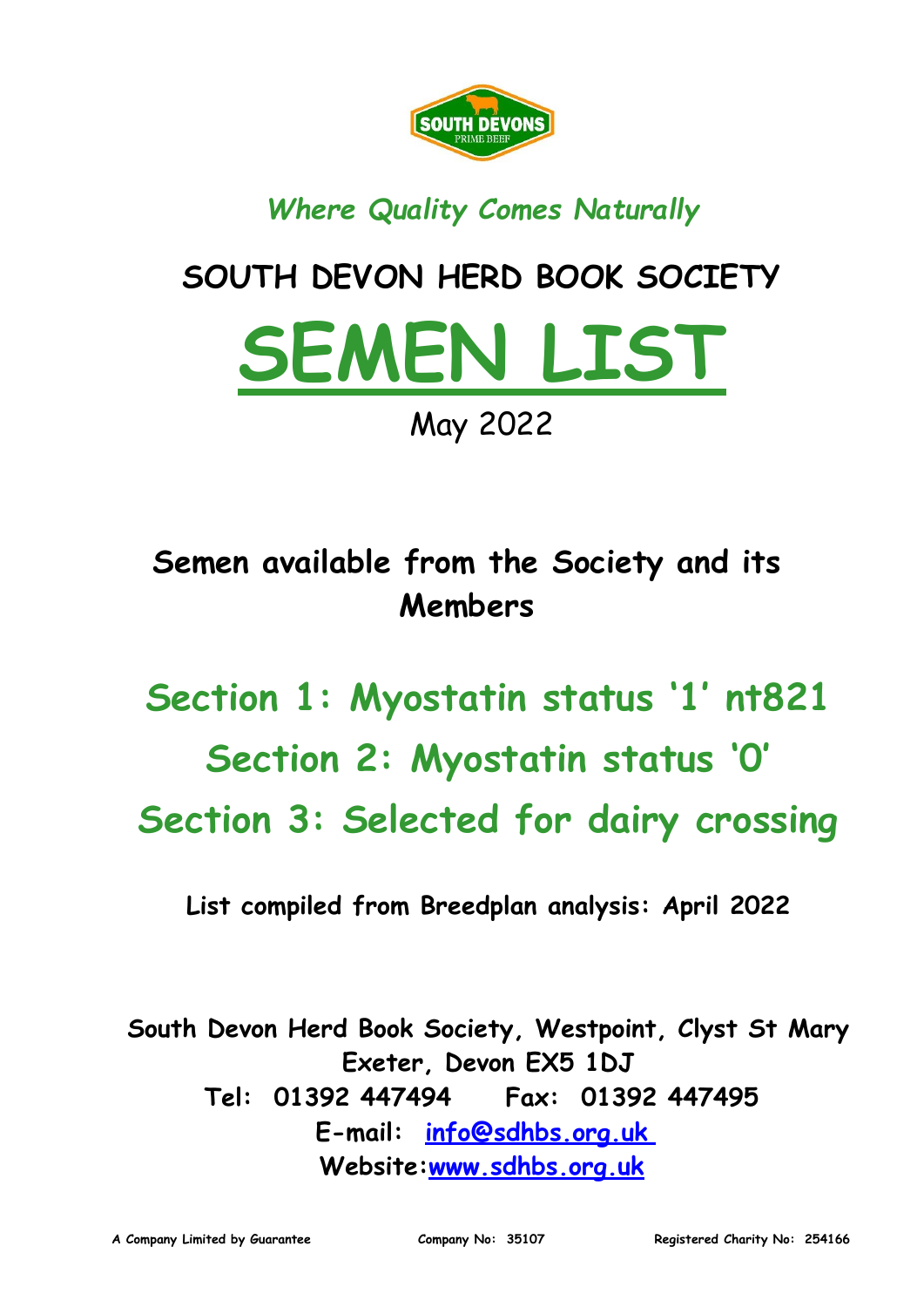### **UNDERSTANDING BREEDPLAN PERFORMANCE RECORDING**

**South Devon Breedplan Evaluations have recently been upgraded to use the latest version of Breedplan analytical software (vs 6.2). This enhancement comes with a number of updates of direct relevance to South Devon breeders:**

- **All adjustment factors and genetic parameters have been re-estimated by ABRI using the SDHBS data – this ensures that the calculation of EBVs and trait accuracy best reflect the population as currently recorded on the SDHBS database;**

- **Enhanced genetic groupings methodology – this allows for different groups of base animals (those without two known parents) to be modelled, based on year, country and breed type combinations;**

- **Full crossbred model, allowing for head-to-head comparisons between animals of different breed content (pre-adjustment for expected direct and maternal heterosis);**

- **Provision for genomic information to be used in EBV calculations via Single-Step GTBLUP methodology;**

**It is to be expected that implementation of BREEDPLAN v6.2 will result in changes in EBVs, accuracies and £index values. The intention of the upgrade is to ensure the SDHBS data continues to be modelled using the latest and most appropriate methods.**

#### **ESTIMATED BREEDING VALUES (EBVs)**

The EBV is the best estimate of an animal's genetic merit for that trait. Each breed's EBVs are calculated specifically for that breed, for comparisons within the breed, and there can be no cross comparison between breeds.

**Accuracy** An accuracy value is presented with every EBV and gives an indication of the amount of information that has been used in the calculation of that EBV. The higher the accuracy the lower the likelihood of change in the animal's EBV as more information is analysed for that animal or its relatives. Low accuracies should be treated with caution.

**Calving Ease** Calving Ease EBVs are based on calving difficulty scores, birth weights and gestation length information. Negative EBVs mean more difficult calving whilst positive EBVs mean easier calving.

**Direct:** Direct calving ease indicates how this bull influences the birth of its progeny. High negatives are bad whilst high positives are good.

**Daughters:** Daughter's calving ease indicates how easily that sire's daughters will calve at two years of age. This is an important trait if you are breeding your own replacements. Again, high negatives are bad whilst high positives are good.

#### **BIRTH AND FERTILITY**

**Gestation Length:** Gestation Length EBVs (days) are based on AI and observed natural service records. Lower (negative) Gestation Length EBVs indicate shorter gestation lengths which generally relate to easier calving and increased growth after birth.

**Birthweight:** Birth Weight EBV (kg) is based on the measured birth weight of animals, adjusted for dam age. The lower the value the lighter the calf at birth and the lower the likelihood of a difficult birth. This is particularly important when selecting sires for use over heifers.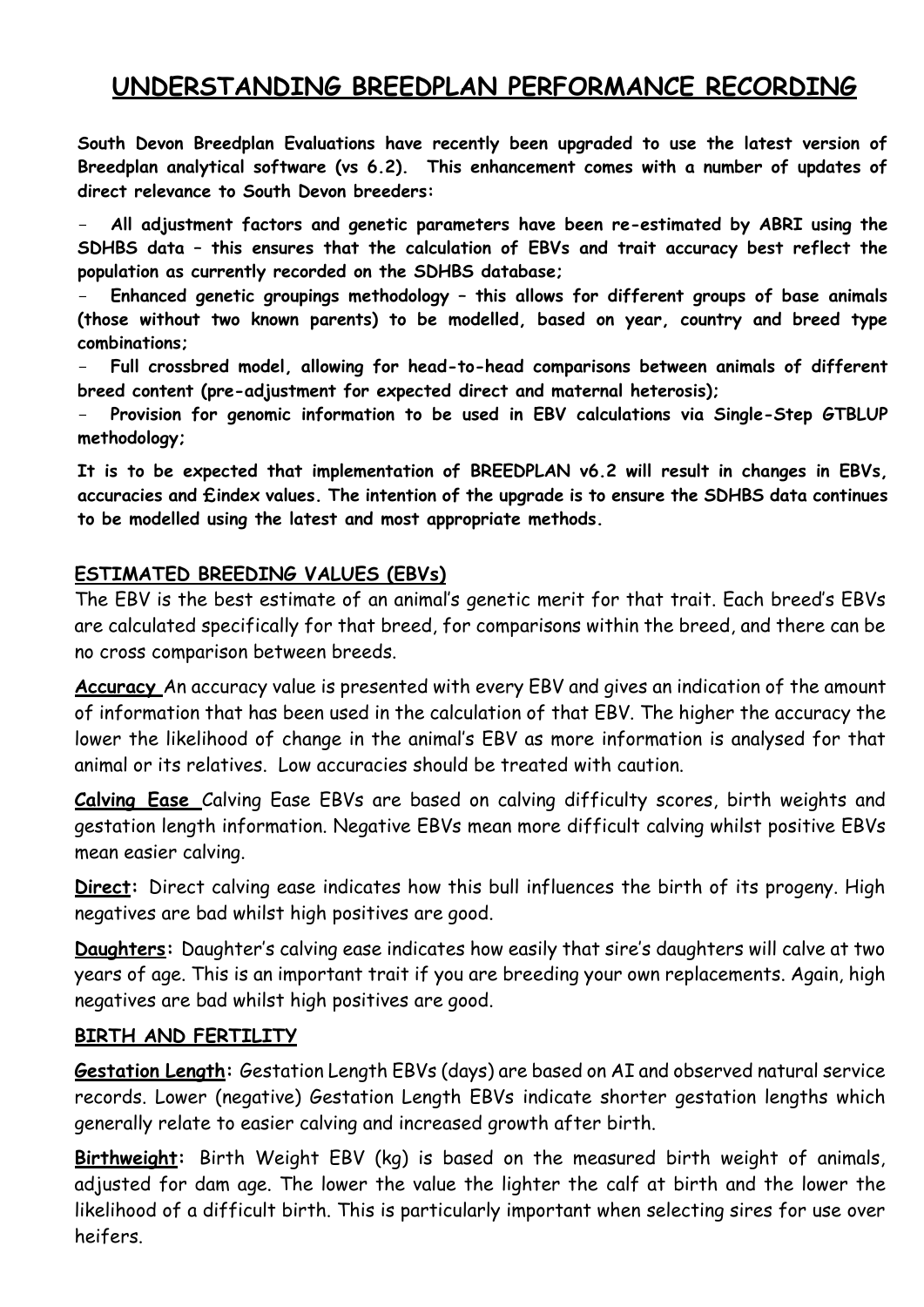**Scrotal Size:** Scrotal Size EBV (cm) is an indicator of male fertility in regards to semen quality and quantity. Higher (positive) EBVs indicate higher fertility. There is also a small negative correlation with age of puberty in female progeny ie, the daughters of bulls with larger testicles may come into season at an earlier age.

#### **GROWTH**

**Milk:** 200-Day Milk EBV (kg) is an estimate of an animal's milking ability. For sires, this EBV is indicative of their daughter's milking ability as it affects the 200-day weight of their calves. Bulls with high 200 day milk EBVs have more milky daughters.

**200:** 200-Day Growth EBV (kg) is calculated from the weight of the animals taken between 80 and 300 days of age. Values are adjusted to 200 days and for dam age.

This EBV is the best single estimate of an animal's genetic merit for growth to early ages. The higher the 200 day EBV then the higher the suckled calf or weaning weight.

**400:** 400-Day Weight EBV (kg) is calculated from the weight of progeny taken between 301 and 500 days of age, adjusted to 400 days and for dam age. This EBV is the best single estimate of an animal's genetic merit for yearling weight. Higher 400 day EBVs indicate earlier maturing progeny with a greater weight at an earlier age.

**600:** 600-Day Weight EBV (kg) is calculated from the weight of progeny taken between 501 and 900 days of age, adjusted to 600 days and for dam age. This EBV is the best single estimate of an animal's genetic merit for growth beyond yearling age.

**Mature Cow Weight:** Mature Cow Weight EBV (kg) is an estimate of the genetic difference in cow weight at 5 years of age. Moderate or larger EBVs are generally more favourable.

#### **CARCASE**

**Carcase Weight:** Carcase Weight EBV (kg) estimates the genetic difference in carcase weight at a standard age of 650 days. An important trait for finished cattle production.

**Eye Muscle Area:** Eye Muscle Area EBV (cm2) estimates genetic differences in eye muscle area of a 300 kg dressed carcase. More positive EBVs indicate better muscling on animals.

**Fat:** Rib Fat EBV (mm) estimates the genetic differences in fat depth at the rib in a 300 kg dressed carcase. More positive EBVs indicate more subcutaneous fat and earlier maturity, leading to a higher fat classification in slaughtered progeny.

**Retail Beef Yield %:** Retail Beef Yield Percent EBV (%) represents total (boned out) meat yield as a percentage of a 300 kg dressed carcase. A more positive EBV indicates higher percentage yield for the 300 kg carcase size. This is an important trait in finished steers and heifers.

#### **QUALITY BEEF INDEX**

The South Devon Quality Beef Index is a combination of traits into a single figure and is a measure of a terminal sire's ability to produce prime steers and heifers for the finished market whilst maintaining calving ease at a reasonable level.

#### **SUCKLER REPLACEMENT INDEX**

The Suckler Replacement Index ranks bulls by their genetic potential for the production of female replacements while producing prime steers and excess heifers for beef production, with emphasis on calving ease and maternal traits.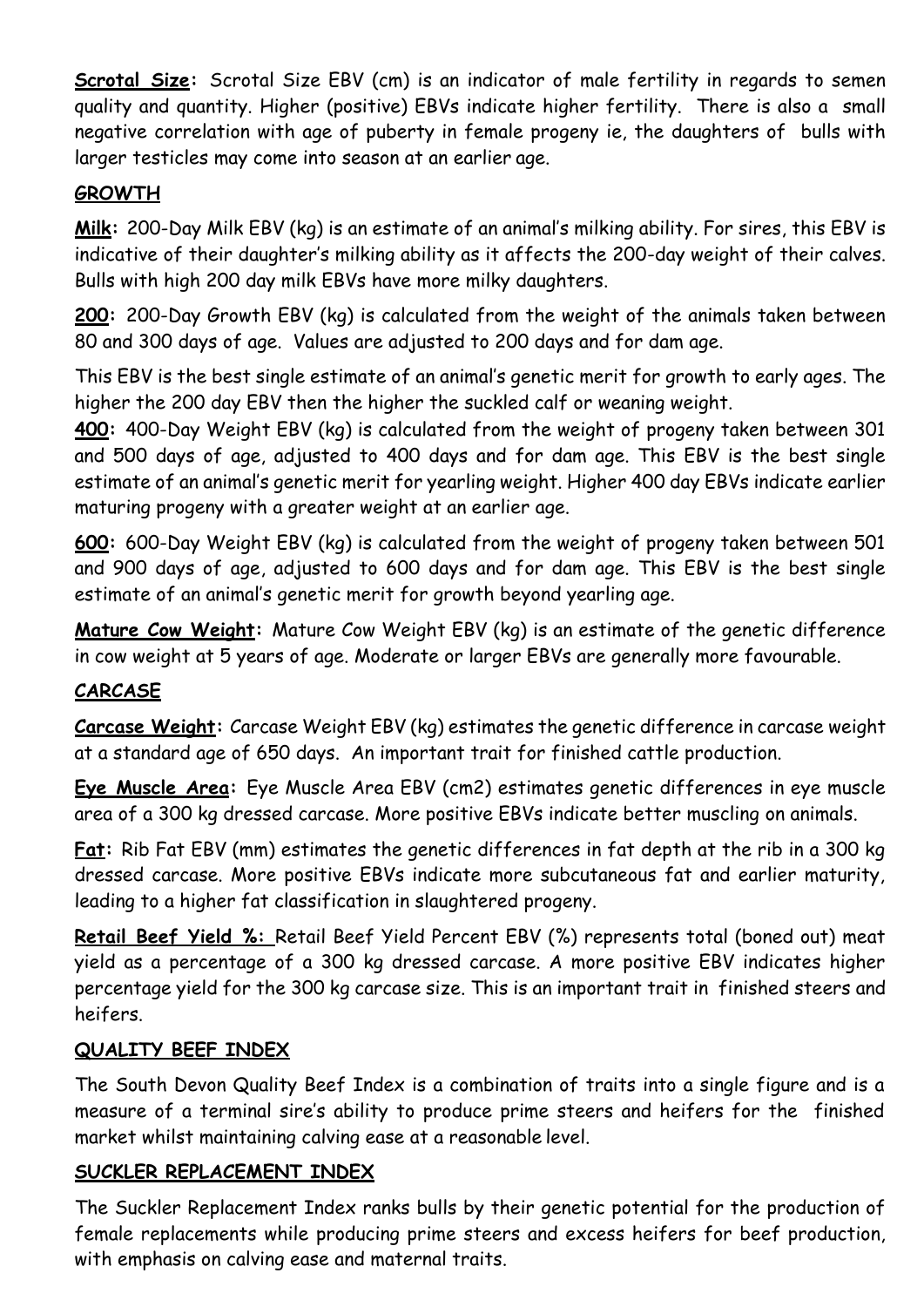# **PERCENTILE BANDS FOR 2020 BORN CALVES**

Percentile bands enable you to compare particular EBVs against the national herd average, and to "rank" the animal accordingly. They are updated after each monthly Breedplan evaluation.

| Percentile<br>Band | Calving Calving<br>Ease<br><b>DIR</b><br>(% ) | Ease<br><b>DTRS</b><br>(% ) | Gestation Birth<br>Length<br>(days) | Wt.<br>(kg)      | 200<br>Day<br>Wt<br>(kg) | 400<br>Day<br>Wt<br>(kg) | 600<br>Day<br>Wt<br>(kg) | Mat<br>Cow<br>Wt<br>(kg) | Milk<br>(kg) | Size<br>(cm) | Scrotal Carcase Muscle<br>Wt<br>(kg) | Eye<br>Area<br>$(sq cm)$ (mm) | Rib<br>Fat    | Retail<br>Beef<br>Yield<br>(% ) | <b>IMF</b><br>(% ) | Ouality<br>Beef<br>Index | Suckler<br>Replacement<br>Index |
|--------------------|-----------------------------------------------|-----------------------------|-------------------------------------|------------------|--------------------------|--------------------------|--------------------------|--------------------------|--------------|--------------|--------------------------------------|-------------------------------|---------------|---------------------------------|--------------------|--------------------------|---------------------------------|
| Top Value          | $ +13.7$                                      | $+6.9$                      | $-16.6$                             |                  |                          |                          | $-5.8$ +47 +85 +112      | $+124+16+2.8$            |              |              | $+59$                                | $+6.4$                        | $-1.7$        | $+3.1 + 0.9$                    |                    | $+114$                   | $+85$                           |
| Top $1\%$          | $+8.8$                                        | $+3.8$                      | $-9.6$                              |                  |                          | $-3.2$ +37 +68           | $+82$                    | $+85$                    | $+11$        | $+1.2$       | $+47$                                | $+3.6$                        |               | $-0.8$ +1.3 +0.6                |                    | $+83$                    | $+67$                           |
| Top 5%             | $+5.8$                                        | $+2.9$                      | $-8.3$                              | $-2.2$           |                          | $+32+58$                 | $+70$                    | $+74$                    | $+9$         | $+0.9$       | $+41$                                | $+3.0$                        |               | $-0.5$ +0.9 +0.5                |                    | $+71$                    | $+56$                           |
| Top 10%            | $+4.6$                                        | $+2.3$                      | $-5.2$                              | $-1.1$           |                          | $ +29 +52 $              | $+64$                    | $+69$                    | $+8$         | $+0.8$       | $+38$                                | $+2.8$                        |               | $-0.4$ +0.8 +0.4                |                    | $+65$                    | $+51$                           |
| Top 15%            | $+3.7$                                        | $+1.9$                      | $-3.9$                              |                  |                          | $-0.2$ +27 +49           | $+60$                    | $+65$                    | $+7$         | $+0.7$       | $+37$                                | $+2.6$                        |               | $-0.4$ +0.7 +0.3                |                    | $+61$                    | $+48$                           |
| Top 20%            | $+3.1$                                        | $+1.6$                      | $-0.9$                              | $+0.3 +26 +47 $  |                          |                          | $+58$                    | $+62$                    | $+7$         | $+0.6$       | $+35$                                | $+2.5$                        |               | $-0.3$ +0.6 +0.1                |                    | $+59$                    | $+46$                           |
| Top 25%            | $+2.6$                                        | $+1.4$                      | $-0.2$                              | $+0.7$ +25 +45   |                          |                          | $+55$                    | $+60$                    | $+6$         | $+0.6$       | $+34$                                | $+2.4$                        |               | $-0.3$ +0.6 +0.0                |                    | $+56$                    | $+45$                           |
| Top 30%            | $+2.0$                                        | $+1.1$                      | $+0.2$                              | $+1.1 +24 +43 $  |                          |                          | $+53$                    | $+58$                    | $+6$         | $+0.5$       | $+33$                                | $+2.3$                        | $-0.3$        | $+0.5 + 0.0$                    |                    | $+54$                    | $+43$                           |
| Top 35%            | $+1.5$                                        | $+0.9$                      | $+0.4$                              | $+1.3 + 23 + 42$ |                          |                          | $+52$                    | $+56$                    | $+6$         | $+0.5$       | $+33$                                | $+2.3$                        |               | $-0.3$ +0.5 +0.0                |                    | $+53$                    | $+42$                           |
| Top 40%            | $+1.0$                                        | $+0.7$                      | $+0.6$                              | $+1.4 +22 +40 $  |                          |                          | $+50$                    | $+55$                    | $+6$         | $+0.5$       | $+32$                                | $+2.2$                        | $-0.2$        | $+0.4$ -0.1                     |                    | $+51$                    | $+40$                           |
| Top 45%            | $+0.7$                                        | $+0.5$                      | $+0.8$                              | $+1.6 +22 +39 $  |                          |                          | $+49$                    | $+53$                    | $+5$         | $+0.5$       | $+31$                                | $+2.2$                        | $-0.2$        | $+0.4$                          | $ -0.1$            | $+50$                    | $+39$                           |
| Top 50%            | $+0.2$                                        | $+0.3$                      | $+1.0$                              | $+1.7 + 21 + 38$ |                          |                          | $+47$                    | $+52$                    | $+5$         | $+0.4$       | $+30$                                | $+2.1$                        |               | $-0.2$ +0.4                     | $-0.1$             | $+48$                    | $+38$                           |
| Top 55%            | $-0.2$                                        | $+0.1$                      | $+1.1$                              | $+1.8 + 20 + 36$ |                          |                          | $+46$                    | $+50$                    | $+5$         | $+0.4$       | $+30$                                | $+2.1$                        | $-0.1$        | $+0.3$                          | $-0.1$             | $+47$                    | $+37$                           |
| Top 60%            | $-0.5$                                        | $-0.1$                      | $+1.3$                              | $+2.0 + 20 + 35$ |                          |                          | $+45$                    | $+49$                    | $+5$         | $+0.4$       | $+29$                                | $+2.0$                        |               | $-0.1$ +0.3                     | $-0.1$             | $+45$                    | $+35$                           |
| Top 65%            | $-1.0$                                        | $-0.3$                      | $+1.4$                              | $+2.1 +19 +34 $  |                          |                          | $+43$                    | $+47$                    | $+4$         | $+0.3$       | $+28$                                | $+2.0$                        |               | $-0.1$ +0.2                     | $-0.1$             | $+44$                    | $+34$                           |
| Top 70%            | $-1.4$                                        | $-0.6$                      | $+1.6$                              | $+2.3 + 18 + 33$ |                          |                          | $+42$                    | $+45$                    | $+4$         | $+0.3$       | $+27$                                | $+1.9$                        |               | $+0.0 + 0.2$                    | $-0.1$             | $+42$                    | $+33$                           |
| Top 75%            | $-1.9$                                        | $-0.8$                      | $+1.7$                              | $+2.4 + 17 + 31$ |                          |                          | $+40$                    | $+43$                    | $+4$         | $+0.3$       | $+26$                                | $+1.9$                        |               | $+0.0 + 0.2$                    | $-0.1$             | $+41$                    | $+32$                           |
| Top 80%            | $-2.4$                                        | $-1.1$                      | $+1.8$                              | $+2.6 +16 +30 $  |                          |                          | $+38$                    | $+41$                    | $+3$         | $+0.3$       | $+25$                                | $+1.8$                        |               | $+0.1 + 0.1$                    | $-0.2$             | $+39$                    | $+31$                           |
| Top 85%            | $-3.2$                                        | $-1.4$                      | $+2.0$                              | $+2.8 + 15 + 28$ |                          |                          | $+37$                    | $+38$                    | $+3$         | $+0.2$       | $+24$                                | $+1.7$                        | $+0.3$        | $-0.1$                          | $-0.2$             | $+37$                    | $+29$                           |
| Top 90%            | $-4.2$                                        | $-1.8$                      | $+2.2$                              | $+3.1 +14 +26 $  |                          |                          | $+34$                    | $+35$                    | $+2$         | $+0.2$       | $+23$                                | $+1.6$ +0.6 -0.4              |               |                                 | $-0.2$             | $+34$                    | $+27$                           |
| Top 95%            | $-5.7$                                        | $-2.4$                      | $+2.6$                              | $+3.6 + 12 + 22$ |                          |                          | $+30$                    | $+29$                    | $+1$         | $+0.1$       | $+20$                                | $+1.1$                        | $+0.7$        | $-0.7$                          | $-0.3$             | $+28$                    | $+23$                           |
| Top 99%            | $-8.7$                                        | $-3.9$                      | $+3.4$                              | $+4.6$ +8        |                          | $+13$                    | $+20$                    | $+13$                    | $-1$         | $-0.1$       | $+15$                                | $+0.6$                        | $ +1.0 $ -1.2 |                                 | $-0.4$             | $+19$                    | $+16$                           |
| Low Value $ -15.8$ |                                               | $-7.9$                      | $+6.8$                              | $+7.8$           | $-7$                     | $-24$                    | $-15$                    | $-11$                    | $-5$         | $-1.2$       | $+3$                                 | $+0.0$ +1.3 -1.9              |               |                                 | $-1.0$             | $-10$                    | $-9$                            |

## **MYOSTATIN IN THE SOUTH DEVON BREED**

Myostatin is a gene that is connected with the production of proteins that affect muscle development. When the gene is "switched off" or "deleted", muscle mass can continue to increase more than it should. So myostatin status will influence your cattle breeding programme.

The myostatin variant found most frequently in the South Devon breed is 'nt821' which is known as 'disruptive'. A lesser number of animals in the breed carry the 'F94L' myostatin variant which may be associated with lower birth weight.

Knowing the myostatin status of your animals will help in the selection of bulls and female breeding replacements so that the mating match will be as productive and safe as possible. However, it is just one tool which should be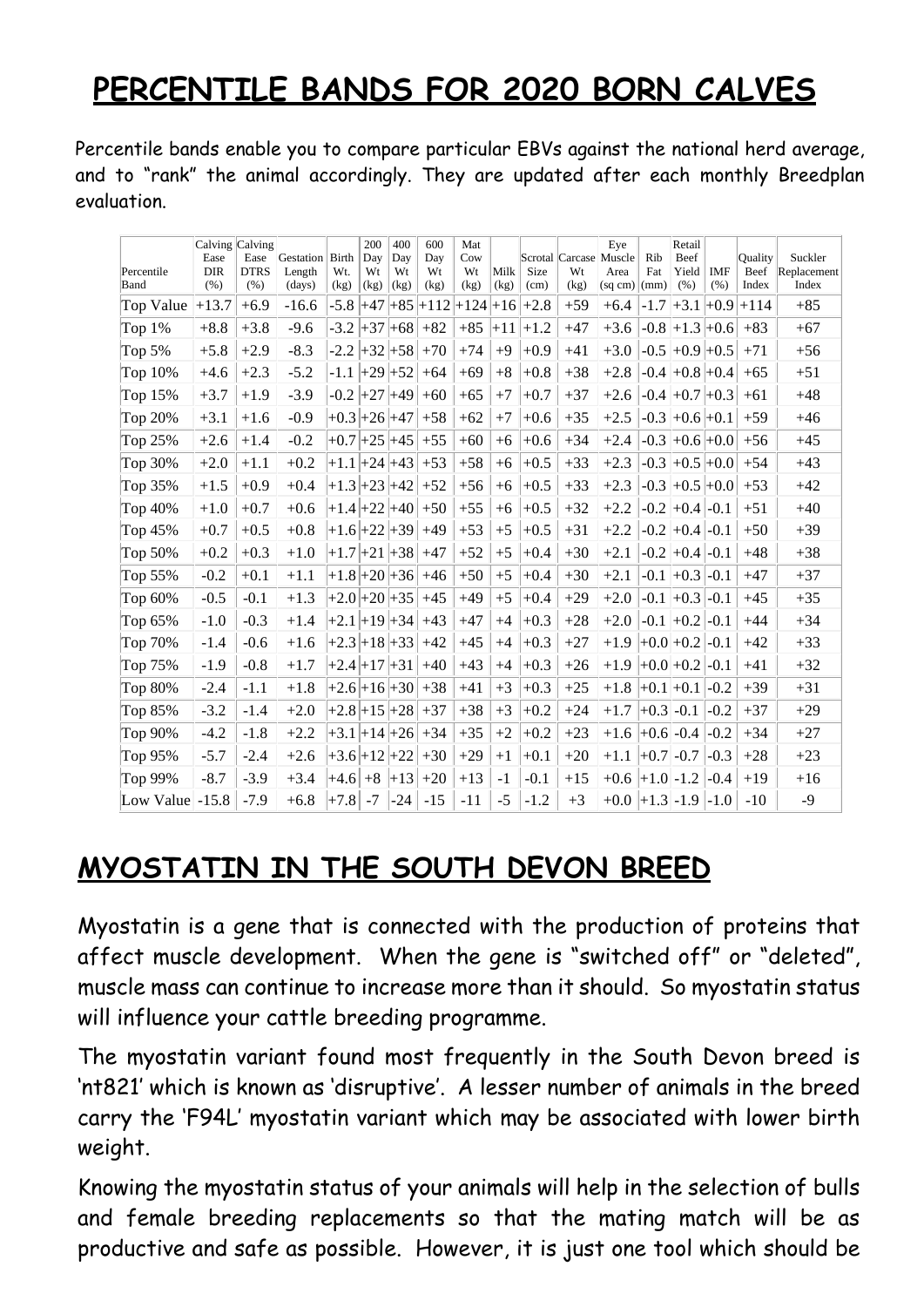used in conjunction with the wider information available such as EBVs, pedigree, and most importantly your own judgement and eye.

All South Devon pedigree registered bulls are DNA tested to determine their myostatin status, such information being published in the catalogue and on pedigree certificates. Although it is not obligatory to test females for myostatin status, some breeders choose to do so and the result is published where known. The status is expressed as either:

**0** No copy of the deleted myostatin gene,

**1** Heterozygous, so carrying one copy of the deleted myostatin gene (inherited from one or other parent), or

**2** Homozygous, so carrying two copies of the deleted myostatin gene (inherited from both parents)

The table below shows the chances of inheriting depending on the myostatin status of the parents.

| Both parents<br>homozygous<br>$(2 \times 2'$ status)                                                    | 100% chance of homozygous<br>progeny ('2' status)                                                                                                            |
|---------------------------------------------------------------------------------------------------------|--------------------------------------------------------------------------------------------------------------------------------------------------------------|
| One parent homozygous<br>('2' status)<br>One parent heterozygous<br>('1' status)                        | 50% chance of homozygous<br>progeny ('2' status)<br>50% chance of heterozygous<br>progeny ('1' status)                                                       |
| One homozygous parent<br>('2' status)<br>One non-carrier parent ('O'<br>status)                         | 100% chance of heterozygous<br>progeny ('1' status)                                                                                                          |
| Both parents<br>heterozygous<br>$(2 \times '1'$ status)                                                 | 25% chance of homozygous<br>progeny ('2' status)<br>50% chance of heterozygous<br>progeny ('1' status)<br>25% chance of non-carrying<br>progeny ('O' status) |
| One parent heterozygous<br>$(1 \times '1'$ status)<br>One parent non-carrier<br>$(1 \times '0'$ status) | 50% chance of heterozygous<br>progeny ('1' status)<br>50% chance of non-carrying<br>progeny ('O' status)                                                     |
| Both parents non-carriers<br>$(2 \times 0'$ status)                                                     | 100% chance of non-carrying<br>progeny ('O' status)                                                                                                          |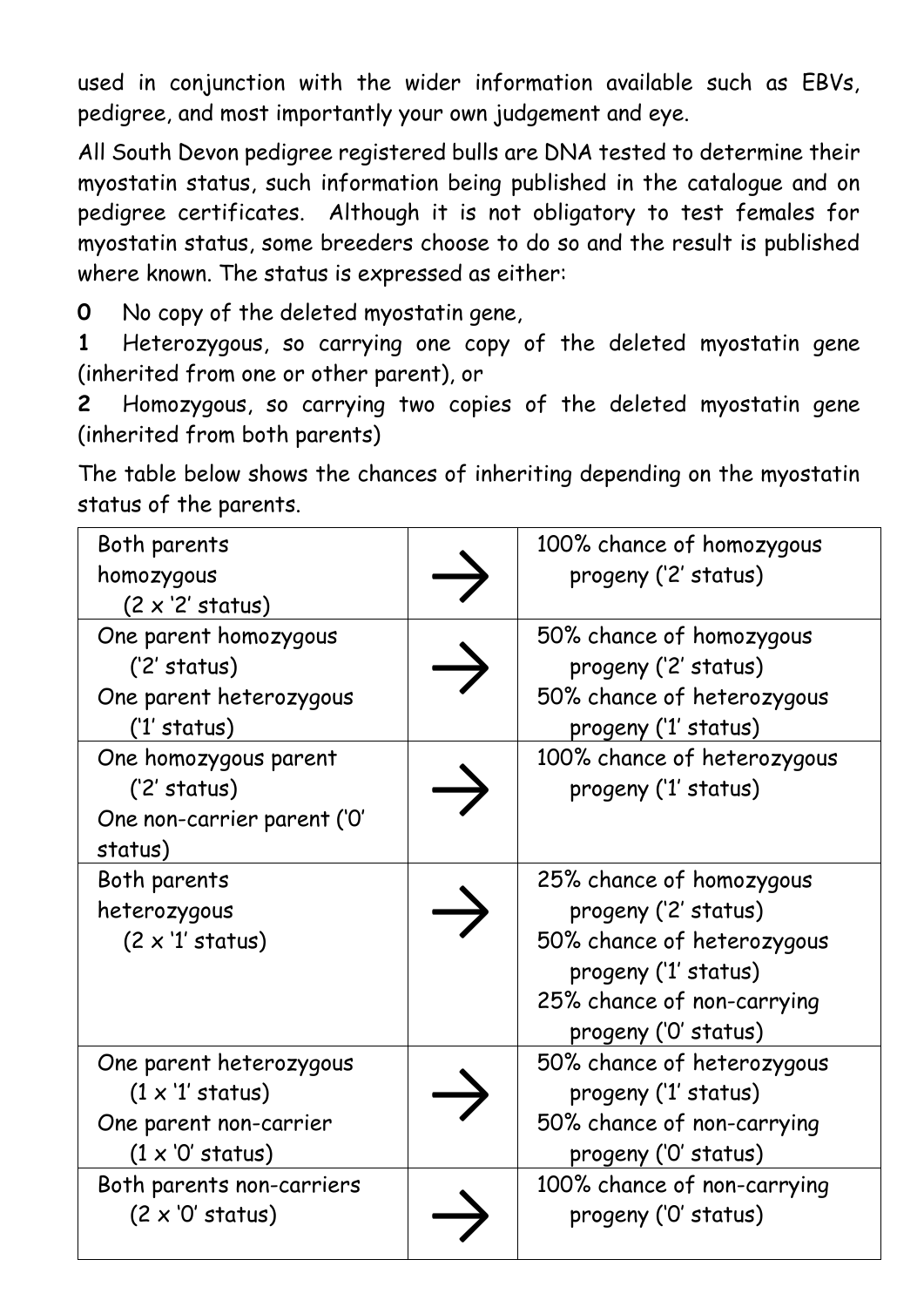The implications for an animal having one or two copies of the **'nt821'** deletion have been researched by the Roslin Institute. Their findings were that this particular deletion tends to improve muscle conformation, reduce fat, and increase hot weight at slaughter. But it also tends to increase birthweight, decrease calving ease, reduce weight gain, reduce internal organ and bone size, and reduce eating quality. These effects are most obvious when the animal has two copies ('2') of the 'nt821' variant, one inherited from each parent.

No formal research has been carried out within the breed on the **'F94L'** deletion to date, but calving data shows smaller birth weights followed by good growth.

For further information, please contact the Breed Secretary or Neogen (Igenity).

**TO ORDER SEMEN FROM THE SOUTH DEVON HERD BOOK SOCIETY, OR FOR ADVICE ON WHICH BULL MIGHT BE MOST SUITABLE FOR YOUR REQUIREMENTS, PLEASE TELEPHONE 01392 447494.**

**FOR OTHER ORDERS PLEASE CONTACT BREEDER/OWNER DIRECT.**

**PLEASE NOTE THAT ALL DISTRIBUTION AND DESPATCH CHARGES ARE TO BE BORNE BY THE PURCHASER.**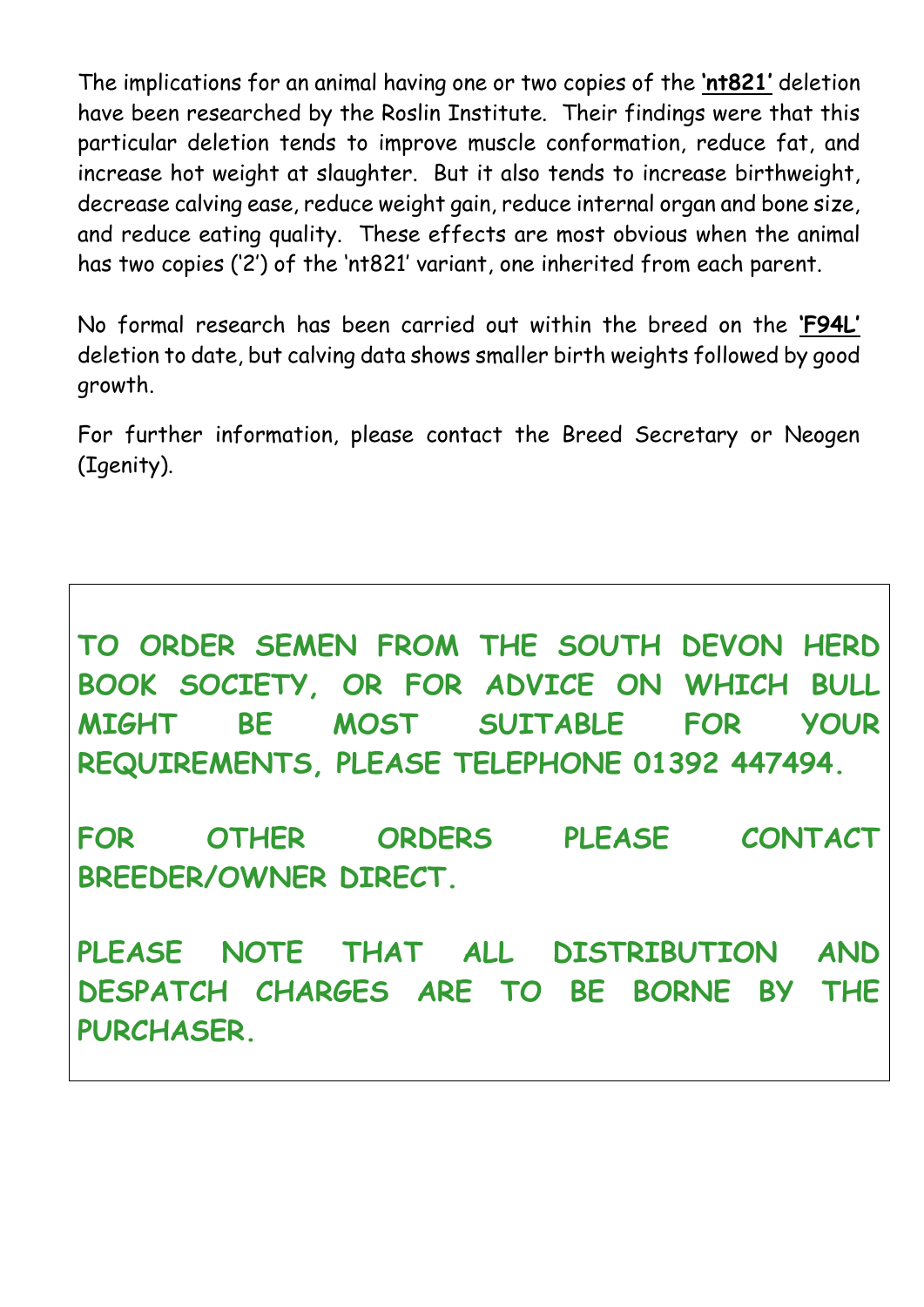# **Section One**

# **Myostatin status '1' nt821**

#### **ENTERPRISE CONDOR Ear No UK581519 300011, born 10/02/2003 MYOSTATIN STATUS: 1 (nt821)**

Bred by D L IRVING, GREENWRAE CROFT, NEWTON GATELAWBRIDGE, THORNHILL, DUMFRIES, DG3 1EA Available from South Devon Herd Book Society. Price £15 per straw

Sire – ENTERPRISE JAGUAR UK581519 100002 s. ENTERPRISE SPIN DOCTOR UKD0800-00020

d. KESTLE DOROTHY 43 T1594-9435

Dam - ENTERPRISE CHAMPAGNE UKD0800-00021 s. GROVE CHARLEMAGNE 5 EF347-9206 d. BROAD OAK COWSLIP 5 EF347-9383

| <b>April 2022 South Devon BREEDPLAN</b> |                 |             |                                 |                                            |            |     |    |           |         |        |                            |                                      |        |            |          |
|-----------------------------------------|-----------------|-------------|---------------------------------|--------------------------------------------|------------|-----|----|-----------|---------|--------|----------------------------|--------------------------------------|--------|------------|----------|
|                                         | Calving Calving |             |                                 |                                            | <b>200</b> | 400 |    | $600$ Mat |         |        |                            | Eye                                  |        | Retail     |          |
|                                         | Ease            | Ease        | Gestation Birth Day Day Day Cow |                                            |            |     |    |           |         |        | Scrotal Carcase Muscle Rib |                                      |        | Beef       |          |
|                                         | DIR             | <b>DTRS</b> | Length                          | Wt.                                        | Wt         | Wt  | Wt |           | Wt Milk | Size   | Wt                         | Area                                 | Fat    | Yield [MF] |          |
|                                         | $(\%)$          | $(\% )$     | (days)                          | $(x g)$ $(kg)$ $(kg)$ $(kg)$ $(kg)$ $(kg)$ |            |     |    |           |         | (cm)   | (kg)                       | $\vert$ (sq cm) $\vert$ (mm) $\vert$ |        | (% )       | (% )     |
| EBV                                     | $+3.8$          | $+0.3$      | $+0.5$                          | $+1.7$ +25 +41 +51 +58                     |            |     |    |           | $+5$    | $+0.5$ | $+34$                      | $+2.3$                               | $-0.3$ | $+0.5$     | $-0.1$   |
| Accuracy                                | 88%             | 80%         | 83%                             | 92%  95%  95%  95%  92%  88%               |            |     |    |           |         | 49%    | 88%                        | 47%                                  | 58%    | 56%        | $ 47\% $ |
| Breed Avg. EBVs for 2020 Born Calves    |                 |             |                                 |                                            |            |     |    |           |         |        |                            |                                      |        |            |          |
| EBV                                     | $+0.2$          | $+0.3$      | $-0.2$                          | $+1.4$ +21 +38 +48 +52                     |            |     |    |           | $+5$    | $+0.5$ | $+31$                      | $+2.1$                               | $-0.1$ | $+0.3$     | $+0.0$   |

**Traits Analysed:** BWT,200WT(x2),400WT(x2),600WT

**Statistics:** Number of Herds: **6**, Progeny Analysed: **163**, Scan Progeny: **3**, Number of Dtrs: **43**

| <b>SELECTION INDEX VALUES</b> |       |                                  |  |  |  |  |  |  |  |  |  |
|-------------------------------|-------|----------------------------------|--|--|--|--|--|--|--|--|--|
| <b>Market Target</b>          |       | <b>Index Value Breed Average</b> |  |  |  |  |  |  |  |  |  |
| Quality Beef Index            | $+56$ | $+49$                            |  |  |  |  |  |  |  |  |  |
| Suckler Replacement Index     | $+47$ | $+39$                            |  |  |  |  |  |  |  |  |  |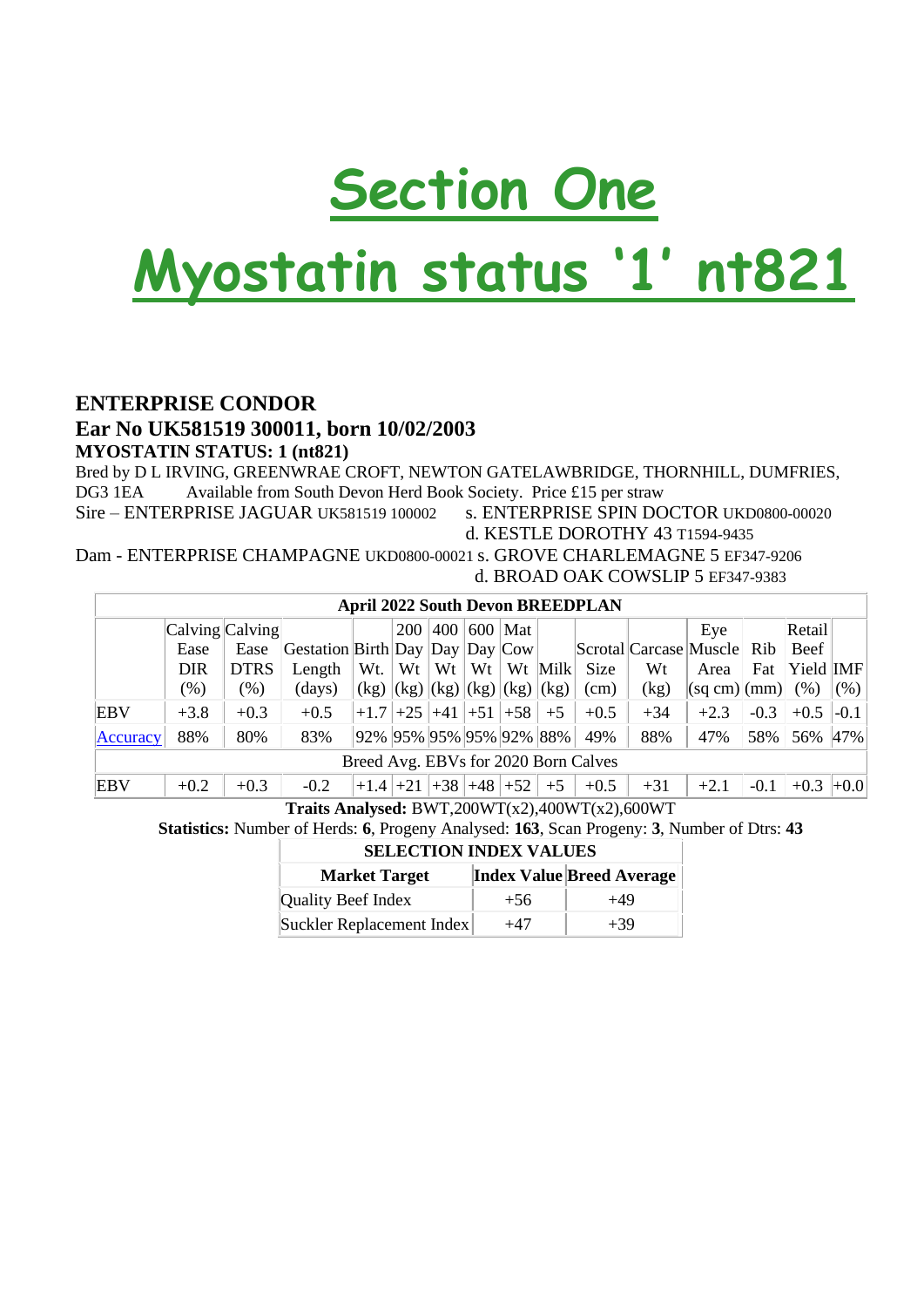#### **ERME JAMB0 Ear No V2167-9201, born 05/02/1992 MYOSTATIN STATUS: 1 (nt821)**

Bred by D E CAMP, 121 KINGSWAY, MORTLAKE, LONDON, SW14 7HN

Available from South Devon Herd Book Society. Price £10.00 per straw

Sire - SEXTON SATURN 80 V3451-701 s. AI GEORGE TEIGN SATURN 9 VH628-F4

d. SEXTON KAY 27 V3451-107

Dam - ERME FIDGET 68 V2167-1255 s. ERME MAGNUS V2167-888

#### d. AI ERME FIDGET 40 V2167-996

|                                      | <b>April 2022 South Devon BREEDPLAN</b>                                                                     |               |                                                                                                               |                                            |    |    |  |                    |      |        |       |                            |        |           |          |
|--------------------------------------|-------------------------------------------------------------------------------------------------------------|---------------|---------------------------------------------------------------------------------------------------------------|--------------------------------------------|----|----|--|--------------------|------|--------|-------|----------------------------|--------|-----------|----------|
|                                      | $400 \mid$<br>  600   Mat  <br>Retail<br>$\lfloor$ Calving $\lfloor$ Calving $\lfloor$<br><b>200</b><br>Eye |               |                                                                                                               |                                            |    |    |  |                    |      |        |       |                            |        |           |          |
|                                      | Ease                                                                                                        | Ease          | $\left  \text{Gestation} \right  \text{Birth} \left  \text{Day} \right  \text{Day} \left  \text{Cow} \right $ |                                            |    |    |  |                    |      |        |       | Scrotal Carcase Muscle Rib |        | Beef      |          |
|                                      | <b>DIR</b>                                                                                                  | <b>DTRS</b>   | Length                                                                                                        | Wt.                                        | Wt | Wt |  | $Wt$   $Wt$   Milk |      | Size   | Wt    | Area                       | Fat    | Yield IMF |          |
|                                      | (% )                                                                                                        | $\frac{9}{6}$ | $\frac{days}{9}$                                                                                              | $(x g)$ $(kg)$ $(kg)$ $(kg)$ $(kg)$ $(kg)$ |    |    |  |                    |      | (cm)   | (kg)  | (sq cm)(mm)                |        | (% )      | (% )     |
| EBV                                  | $-5.3$                                                                                                      | $+0.2$        | $+4.1$                                                                                                        | $+3.5$ +27 +42 +52 +59                     |    |    |  |                    | $+7$ | $+0.7$ | $+35$ | $+2.9$                     | $-1.0$ | $+1.2$    | $-0.5$   |
| Accuracy                             | 90%                                                                                                         | 83%           | 88%                                                                                                           | 93% 93% 93% 92% 84% 86%                    |    |    |  |                    |      | 62%    | 86%   | 64%                        | 76%    | 73% 56%   |          |
| Breed Avg. EBVs for 2020 Born Calves |                                                                                                             |               |                                                                                                               |                                            |    |    |  |                    |      |        |       |                            |        |           |          |
| EBV                                  | $+0.2$                                                                                                      | $+0.3$        | $-0.2$                                                                                                        | $+1.4$ +21 +38 +48 +52                     |    |    |  |                    | $+5$ | $+0.5$ | $+31$ | $+2.1$                     | $-0.1$ | $+0.3$    | $ +0.0 $ |

**Traits Analysed:** 200WT,400WT(x2),SS,FAT,EMA

**Statistics:** Number of Herds: **28**, Progeny Analysed: **220**, Scan Progeny: **85**, Number of Dtrs: **39**

| <b>SELECTION INDEX VALUES</b> |       |                                  |  |  |  |  |  |  |  |  |  |
|-------------------------------|-------|----------------------------------|--|--|--|--|--|--|--|--|--|
| <b>Market Target</b>          |       | <b>Index Value Breed Average</b> |  |  |  |  |  |  |  |  |  |
| Quality Beef Index            | $+56$ | $+49$                            |  |  |  |  |  |  |  |  |  |
| Suckler Replacement Index     | $+34$ | $+39$                            |  |  |  |  |  |  |  |  |  |

#### **Z EYTON SAS ILLYA 1 Ear No UK304620 400054, born 07/01/2003 Homozygous polled (PP) MYOSTATIN STATUS: 1 (nt821)**

Bred by MR T M KENT, EYTON FARM, BASCHURCH, SHREWSBURY, SHROPSHIRE, SY4 2JJ Available from The Tully Partnership, East Farm, Waddeton, Brixham, Devon, TQ5 0EL, tel 01803 842394 Sire – Z CILGWRRWG ILLYA UKFV0180-00017 s. Z PAPER MILL SAFFRON G8388-9304

d. CILGWRRWG FRUHLING FV180-9406

Dam – Z CILGWRRWG LOLITA UK303135 300002 s. Z BETTON IDRIS UKE8109-00712

d. Z CILGWRRWG HARLECH UKFV0180-00008

| <b>April 2022 South Devon BREEDPLAN</b>       |                                                                                                                                    |             |                                   |                        |    |    |    |  |         |        |       |                            |        |            |        |
|-----------------------------------------------|------------------------------------------------------------------------------------------------------------------------------------|-------------|-----------------------------------|------------------------|----|----|----|--|---------|--------|-------|----------------------------|--------|------------|--------|
|                                               | $ 400 $ 600   Mat  <br>Retail<br>Calving Calving<br>200<br>Eye                                                                     |             |                                   |                        |    |    |    |  |         |        |       |                            |        |            |        |
|                                               | Ease                                                                                                                               | Ease        | Gestation Birth Day Day Day $Cow$ |                        |    |    |    |  |         |        |       | Scrotal Carcase Muscle Rib |        | Beef       |        |
|                                               | DIR                                                                                                                                | <b>DTRS</b> | Length                            | Wt.                    | Wt | Wt | Wt |  | Wt Milk | Size   | Wt    | Area                       | Fat    | Yield  IMF |        |
|                                               | (% )<br>$(\% )$<br>$(\%)$<br>$(kg)$ $(kg)$ $(kg)$ $(kg)$ $(kg)$ $(kg)$<br>(kg)<br>$ (sq cm) (mm) $ (%)<br>$\frac{days}{9}$<br>(cm) |             |                                   |                        |    |    |    |  |         |        |       |                            |        |            |        |
| <b>EBV</b>                                    | $-12.7$                                                                                                                            | $-1.8$      | $+3.0$                            | $+3.6$ +25 +43 +54 +84 |    |    |    |  | $+8$    | $+0.8$ | $+33$ | $+2.2$                     | $-0.1$ | $+0.4$     | $-0.1$ |
| Accuracy                                      | 85%<br>95% 94% 95% 94% 90% 89%<br>89%<br>70%<br>68% 61%<br>92%<br>94%<br>67%<br>60%                                                |             |                                   |                        |    |    |    |  |         |        |       |                            |        |            |        |
| Breed Avg. EBVs for 2020 Born Calves          |                                                                                                                                    |             |                                   |                        |    |    |    |  |         |        |       |                            |        |            |        |
| <b>EBV</b>                                    | $+1.4$ +21 +38 +48 +52  <br>$+5$<br>$+0.0$<br>$+0.3$<br>$+31$<br>$+0.3$<br>$+0.2$<br>$+2.1$<br>$-0.1$<br>$-0.2$<br>$+0.5$          |             |                                   |                        |    |    |    |  |         |        |       |                            |        |            |        |
| Traits Analysed: $CE,BWT,200WT(x2),400WT(x2)$ |                                                                                                                                    |             |                                   |                        |    |    |    |  |         |        |       |                            |        |            |        |

**Statistics:** Number of Herds: **8**, Progeny Analysed: **171**, Scan Progeny: **5**, Number of Dtrs: **37**

| <b>SELECTION INDEX VALUES</b> |        |                                  |  |  |  |  |  |  |  |  |  |
|-------------------------------|--------|----------------------------------|--|--|--|--|--|--|--|--|--|
| <b>Market Target</b>          |        | <b>Index Value Breed Average</b> |  |  |  |  |  |  |  |  |  |
| Quality Beef Index            | $+44$  | $+49$                            |  |  |  |  |  |  |  |  |  |
| Suckler Replacement Index     | $+2.1$ | $+39$                            |  |  |  |  |  |  |  |  |  |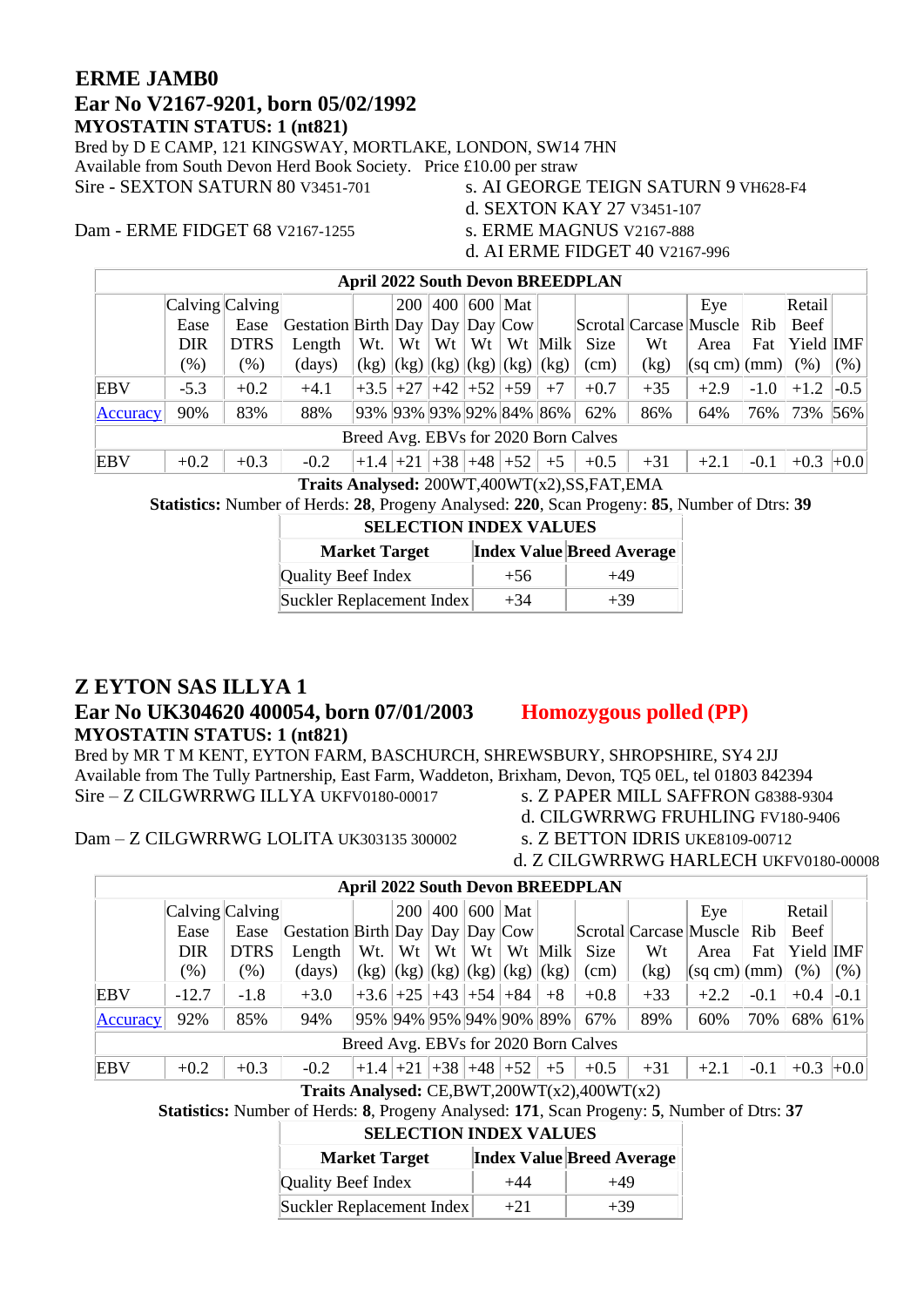#### **Z HAWKLEY SAS JAVELIN Ear No UK282331 700545, born 09/03/2011 Heterozygous polled (HP) MYOSTATIN STATUS: 1 (F94L)**

Bred by R J & S E WHITCOMBE, BERRY GROVE FARM, LISS, PETERSFIELD, HANTS, GU33 6JP Sexed & unsexed semen available from Cogent Breeders Ltd, Lea Lane, Aldford, Chester, CH3 6JQ, tel 0800 7837258 Sire – Z ARNCLIFFE DESAI UK122824 700409 s. Z BILLINGTON THOR UK280954 400112

Dam – HAWKLEY HOPEFUL 6 UK282331 100021

d. LUMBYLAW MAPLE 9 UK106887 500033<br>s. POWDERHAM GEM 9 V480-241

d. STRETCHFORD HOPEFUL 256 V4920-90-1

|            | <b>April 2022 South Devon BREEDPLAN</b> |                                         |                                   |                                 |            |     |    |                                           |         |        |                            |                                      |        |           |        |
|------------|-----------------------------------------|-----------------------------------------|-----------------------------------|---------------------------------|------------|-----|----|-------------------------------------------|---------|--------|----------------------------|--------------------------------------|--------|-----------|--------|
|            | Calving Calving                         |                                         |                                   |                                 | <b>200</b> | 400 |    | $600$ Mat                                 |         |        |                            | Eye                                  |        | Retail    |        |
|            | Ease                                    | Ease                                    | Gestation Birth Day Day Day $Cow$ |                                 |            |     |    |                                           |         |        | Scrotal Carcase Muscle Rib |                                      |        | Beef      |        |
|            | <b>DIR</b>                              | <b>DTRS</b>                             | Length                            | Wt.                             | Wt         | Wt  | Wt |                                           | Wt Milk | Size   | Wt                         | Area                                 | Fat    | Yield IMF |        |
|            | $(\%)$                                  | $\gamma$ <sup><math>\gamma</math></sup> | (days)                            |                                 |            |     |    | $(kg)$ $(kg)$ $(kg)$ $(kg)$ $(kg)$ $(kg)$ |         | (cm)   | (kg)                       | $\vert$ (sq cm) $\vert$ (mm) $\vert$ |        | (% )      | (% )   |
| EBV        | $+0.9$                                  | $-1.6$                                  | $+1.9$                            | $+2.4$ + 19 + 44 + 48 + 54 + 11 |            |     |    |                                           |         | $+1.2$ | $+30$                      | $+1.2$                               | $-0.5$ | $+0.1$    | $-0.1$ |
| Accuracy   | 88%                                     | 73%                                     | 93%                               | 95%  92%  93%  90%  81%  66%    |            |     |    |                                           |         | 70%    | 82%                        | 58%                                  | 72%    | 69% 63%   |        |
|            | Breed Avg. EBVs for 2020 Born Calves    |                                         |                                   |                                 |            |     |    |                                           |         |        |                            |                                      |        |           |        |
| <b>EBV</b> | $+0.2$                                  | $+0.3$                                  | $-0.2$                            | $+1.4$ +21 +38 +48 +52          |            |     |    |                                           | $+5$    | $+0.5$ | $+31$                      | $+2.1$                               | $-0.1$ | $+0.3$    | $+0.0$ |

**Traits Analysed:** CE,BWT,200WT,400WT,600WT,SS,FAT,EMA,IMF

**Statistics:** Number of Herds: **40**, Progeny Analysed: **289**, Scan Progeny: **22**, Number of Dtrs: **17**

| <b>SELECTION INDEX VALUES</b> |       |                                  |  |  |  |  |  |  |  |  |  |
|-------------------------------|-------|----------------------------------|--|--|--|--|--|--|--|--|--|
| <b>Market Target</b>          |       | <b>Index Value Breed Average</b> |  |  |  |  |  |  |  |  |  |
| <b>Quality Beef Index</b>     | $+46$ | $+49$                            |  |  |  |  |  |  |  |  |  |
| Suckler Replacement Index     | $+37$ | $+39$                            |  |  |  |  |  |  |  |  |  |

### **KESTLE LEO 12**

#### **Ear No UK381722 200592, born 13/03/2010 MYOSTATIN STATUS: 1 (nt821)**

Bred by MR R K RUNDLE, KESTLE FARM, KESTLE MILL, NEWQUAY, CORNWALL, TR8 4PU Available from Mr T Earl, Ethy Barton, Lerryn, Cornwall, tel 01208 871616 Sire – LUMBYLAW LEO 2 (UK106887 100400) s. SEXTON CONQUEROR 67 (UK361990 400078)

Dam – KESTLE DAHLIA 51 (UK381722 400328) s. SEXTON CENTURION (UKV4963-00032)

d. LUMBYLAW BELLE 12 (UK106887 300045)

d. KESTLE DAHLIA 20 (UKT1594-00213)

|                                      | <b>April 2022 South Devon BREEDPLAN</b>       |             |                                   |                                           |     |    |    |                 |         |        |                            |             |        |               |        |
|--------------------------------------|-----------------------------------------------|-------------|-----------------------------------|-------------------------------------------|-----|----|----|-----------------|---------|--------|----------------------------|-------------|--------|---------------|--------|
|                                      | $\lfloor$ Calving $\lfloor$ Calving $\lfloor$ |             |                                   |                                           | 200 |    |    | $ 400 600 $ Mat |         |        |                            | Eye         |        | Retail        |        |
|                                      | Ease                                          | Ease        | Gestation Birth Day Day Day $Cow$ |                                           |     |    |    |                 |         |        | Scrotal Carcase Muscle Rib |             |        | Beef          |        |
|                                      | DIR                                           | <b>DTRS</b> | Length                            | Wt.                                       | Wt  | Wt | Wt |                 | Wt Milk | Size   | Wt                         | Area        | Fat    | Yield IMF     |        |
|                                      | $(\%)$                                        | $(\% )$     | (days)                            | $(kg)$ $(kg)$ $(kg)$ $(kg)$ $(kg)$ $(kg)$ |     |    |    |                 |         | (cm)   | (kg)                       | (sq cm)(mm) |        | (% )          | (% )   |
| EBV                                  | $-2.3$                                        | $-0.6$      | $+0.8$                            | $+2.2$ +21 +37 +45 +41                    |     |    |    |                 | $+9$    | $+0.5$ | $+31$                      | $+2.9$      | $-1.3$ | $+1.7$        | $-0.6$ |
| Accuracy                             | 85%                                           | 71%         | 76%                               | 93%  89%  91%  87%  75%  56%              |     |    |    |                 |         | 51%    | 79%                        | 42%         | 54%    | 51% 45%       |        |
| Breed Avg. EBVs for 2020 Born Calves |                                               |             |                                   |                                           |     |    |    |                 |         |        |                            |             |        |               |        |
| EBV                                  | $+0.2$                                        | $+0.3$      | $-0.2$                            | $+1.4$ +21 +38 +48 +52                    |     |    |    |                 | $+5$    | $+0.5$ | $+31$                      | $+2.1$      | $-0.1$ | $+0.3$ $+0.0$ |        |

**Traits Analysed:** CE,200WT,400WT,600WT

**Statistics:** Number of Herds: **6**, Progeny Analysed: **137**, Scan Progeny: **8**, Number of Dtrs: **6**

| <b>SELECTION INDEX VALUES</b> |        |                                  |  |  |  |  |  |  |  |  |  |
|-------------------------------|--------|----------------------------------|--|--|--|--|--|--|--|--|--|
| <b>Market Target</b>          |        | <b>Index Value Breed Average</b> |  |  |  |  |  |  |  |  |  |
| Quality Beef Index            | $+56$  | +49                              |  |  |  |  |  |  |  |  |  |
| Suckler Replacement Index     | $+32.$ | $+39$                            |  |  |  |  |  |  |  |  |  |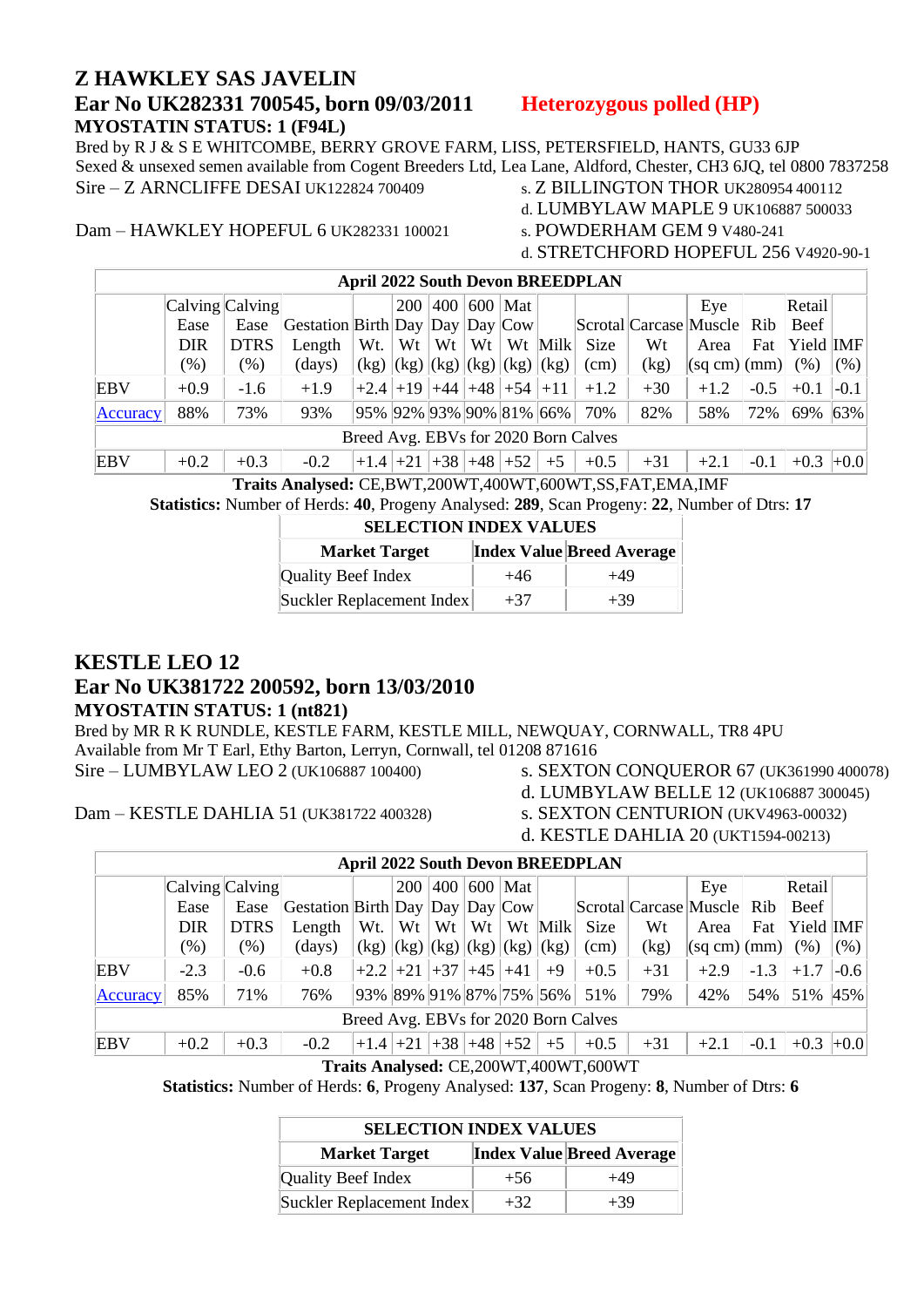#### **AI MELLS PARK BERTIE Ear No UK349776 200064, born 30/05/2009 MYOSTATIN STATUS: 1 (nt821)**

Bred by MELLS PARK TRUST, C/O MR J WARD, STONEASH FARM, MELLS PARK, MELLS, FROME, SOMERSET, BA11 3RH, tel: 01373 812414 Available from breeder

Sire – GROVE CHARLEMAGNE 5 EF347-9206 s. HIGHGATE PIONEER 9 T1963-89119

d. GROVE CHERRY 5 EF347-8913

#### Dam – CARLYDNACK NEWHAM CAROLINE UK380121 400052 s. KESTLE HORATIO 11 UK381722 700114

#### d. WISHWORTHY NEWHAM CAROLINE 39 UK380607 700012

|            | <b>April 2022 South Devon BREEDPLAN</b> |             |                                   |                              |     |                                           |    |           |         |                                      |       |                            |        |           |        |
|------------|-----------------------------------------|-------------|-----------------------------------|------------------------------|-----|-------------------------------------------|----|-----------|---------|--------------------------------------|-------|----------------------------|--------|-----------|--------|
|            | Calving Calving                         |             |                                   |                              | 200 | 400                                       |    | 600   Mat |         |                                      |       | Eye                        |        | Retail    |        |
|            | Ease                                    | Ease        | Gestation Birth Day Day Day $Cow$ |                              |     |                                           |    |           |         |                                      |       | Scrotal Carcase Muscle Rib |        | Beef      |        |
|            | <b>DIR</b>                              | <b>DTRS</b> | Length                            | Wt.                          | Wt  | Wt                                        | Wt |           | Wt Milk | Size                                 | Wt    | Area                       | Fat    | Yield IMF |        |
|            | $(\%)$                                  | $(\%)$      | (days)                            |                              |     | $(kg)$ $(kg)$ $(kg)$ $(kg)$ $(kg)$ $(kg)$ |    |           |         | (cm)                                 | (kg)  | (sq cm) (mm)               |        | (% )      | (% )   |
| <b>EBV</b> | $-0.6$                                  | $-0.9$      | 0.0                               |                              |     | $+2.1$ +22 +37 +47 +51                    |    |           | $+7$    | $+0.7$                               | $+29$ | $+2.6$                     | 0.0    | $+0.5$    | $-0.1$ |
| Accuracy   | 76%                                     | 59%         | 65%                               | 90%  78%  70%  71%  59%  51% |     |                                           |    |           |         | 38%                                  | 57%   | 41%                        | 45%    | 44%       | $37\%$ |
|            |                                         |             |                                   |                              |     |                                           |    |           |         | Breed Avg. EBVs for 2020 Born Calves |       |                            |        |           |        |
| <b>EBV</b> | $+0.2$                                  | $+0.3$      | $-0.2$                            | $+1.4$ +21                   |     | $+38$                                     |    | $+48$ +52 | $+5$    | $+0.5$                               | $+31$ | $+2.1$                     | $-0.1$ | $+0.3$    | $+0.0$ |

**Traits Analysed:** CE,BWT

**Statistics:** Number of Herds: **5**, Progeny Analysed: **82**, Number of Dtrs: **1**

### **SELECTION INDEX VALUES**

| <b>Market Target</b>      |       | <b>Index Value Breed Average</b> |
|---------------------------|-------|----------------------------------|
| Quality Beef Index        | $+50$ | $+49$                            |
| Suckler Replacement Index | $+39$ | $+39$                            |

#### **RUFFORD SAS DILLON**

#### **Ear No UK165390 300067, born 22/03/2004 MYOSTATIN STATUS: 1 (nt821)**

Bred by R W BOSTELMANN, RUFFORD, OFFLEY HAY, ECCLESHALL, STAFFS, ST21 6HJ Available from W H D Scott, Grove Farms, Wells Folly, Moreton-in-Marsh, Glos, GL56 0PA, tel: 01608 651464 Sire – RUFFORD SAS RED UK165390 600021 s. OXEY REDDISH 3 UKL5421-00331

d. RUFFORD CAMPION 2 EC798-9405

Dam – RUFFORD CROCUS 2 UKEC0798-00130 s. BROAD OAK DOMITIAN EF347-8802

- 
- d. RUFFORD CROCUS 1 EC798-9174

|            | <b>April 2022 South Devon BREEDPLAN</b>                                                                                      |             |                                                                                        |                         |     |     |     |                                  |         |      |                            |                                 |        |            |        |
|------------|------------------------------------------------------------------------------------------------------------------------------|-------------|----------------------------------------------------------------------------------------|-------------------------|-----|-----|-----|----------------------------------|---------|------|----------------------------|---------------------------------|--------|------------|--------|
|            | Calving Calving                                                                                                              |             |                                                                                        |                         | 200 | 400 | 600 | Mat                              |         |      |                            | Eye                             |        | Retail     |        |
|            | Ease                                                                                                                         | Ease        | $\textsf{Gestation}$ Birth $\textsf{Day}$ $\textsf{Day}$ $\textsf{Day}$ $\textsf{Cow}$ |                         |     |     |     |                                  |         |      | Scrotal Carcase Muscle Rib |                                 |        | Beef       |        |
|            | DIR                                                                                                                          | <b>DTRS</b> | Length                                                                                 | Wt.                     | Wt  | Wt  | Wt  |                                  | Wt Milk | Size | Wt                         | Area                            | Fat    | Yield [MF] |        |
|            | $(\%)$                                                                                                                       | $(\%)$      | (days)                                                                                 | (kg)                    |     |     |     | (kg)   (kg)   (kg)   (kg)   (kg) |         | (cm) | (kg)                       | $ \text{(sq cm)}  \text{(mm)} $ |        | (% )       | (% )   |
| EBV        | $-10.4$                                                                                                                      | $+0.8$      | $+0.6$                                                                                 | $+3.0 +33 +61 +91 +95$  |     |     |     |                                  | $+8$    | 0.0  | $+51$                      | $+4.0$                          | $-1.0$ | $+1.6$     | $-0.1$ |
| Accuracy   | 89%                                                                                                                          | 80%         | 91%                                                                                    | 94% 92% 93% 91% 84% 79% |     |     |     |                                  |         | 72%  | 83%                        | 64%                             | 79%    | 76%        | 72%    |
|            | Breed Avg. EBVs for 2020 Born Calves                                                                                         |             |                                                                                        |                         |     |     |     |                                  |         |      |                            |                                 |        |            |        |
| <b>EBV</b> | $+48$<br>$+52$<br>$+1.4$ +21 +38<br>$+5$<br>$+0.3$<br>$-0.1$<br>$+0.2$<br>$-0.2$<br>$+0.5$<br>$+31$<br>$+2.1$<br>$+0.3$ +0.0 |             |                                                                                        |                         |     |     |     |                                  |         |      |                            |                                 |        |            |        |
|            | Traits Analysed: $BWT,200WT(x2),400WT(x2),600WT,SS, FAT,EMA$                                                                 |             |                                                                                        |                         |     |     |     |                                  |         |      |                            |                                 |        |            |        |

**Statistics:** Number of Herds: **9**, Progeny Analysed: **128**, Scan Progeny: **43**, Number of Dtrs: **20**

| <b>SELECTION INDEX VALUES</b>                            |        |       |  |  |  |  |  |  |  |  |  |
|----------------------------------------------------------|--------|-------|--|--|--|--|--|--|--|--|--|
| <b>Index Value Breed Average</b><br><b>Market Target</b> |        |       |  |  |  |  |  |  |  |  |  |
| Quality Beef Index                                       | $+92.$ | $+49$ |  |  |  |  |  |  |  |  |  |
| Suckler Replacement Index                                | $+51$  | $+39$ |  |  |  |  |  |  |  |  |  |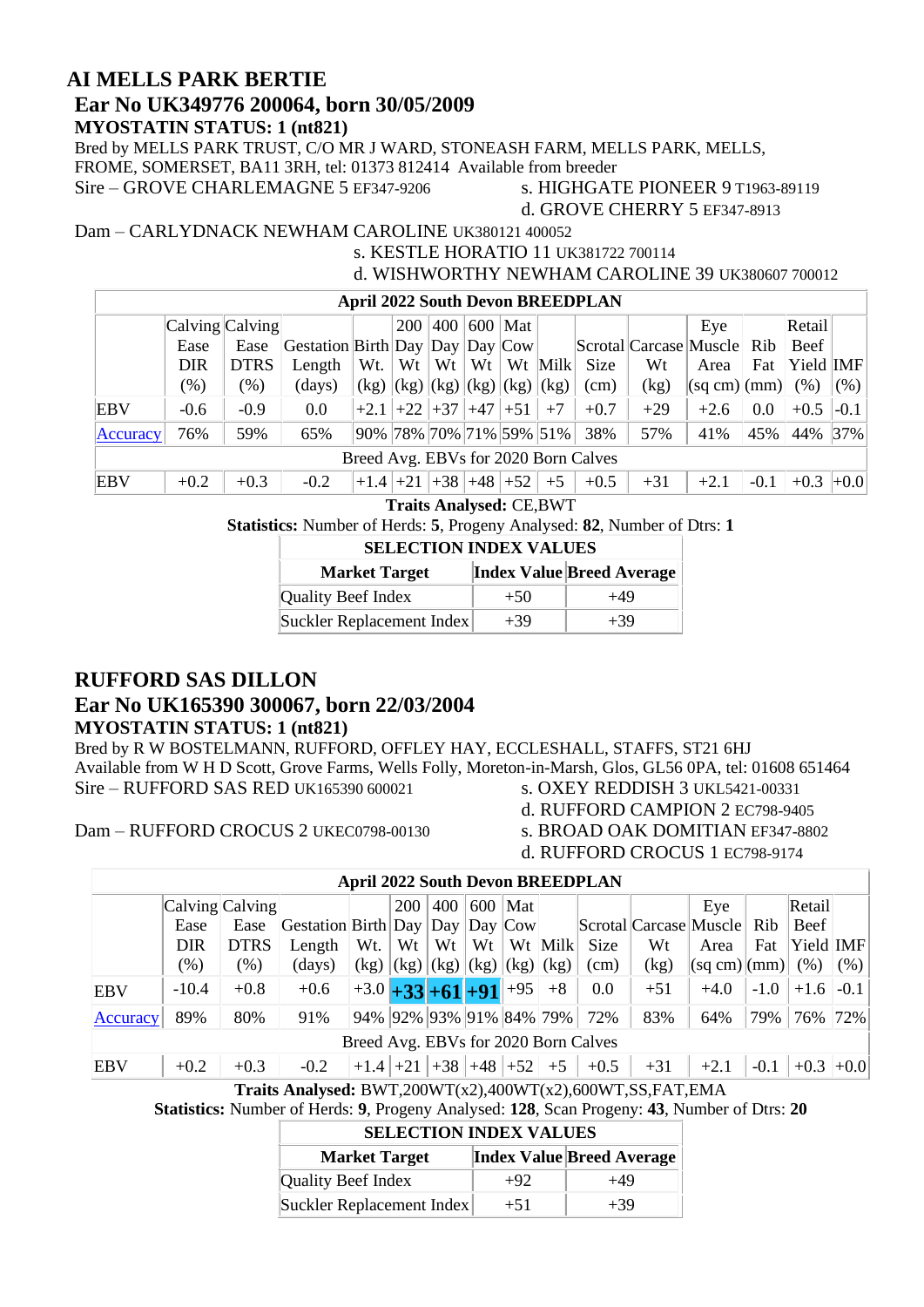#### **AI RUFFORD SAS NAPOLEON Ear No UK165390 700239, born 06/03/2014 MYOSTATIN STATUS: 1 (nt821)**

Bred by R W BOSTELMANN, RUFFORD, OFFLEY HAY, ECCLESHALL, STAFFS, ST21 6HJ, tel: 01785 850575 Available from breeder Sire – KESTLE LEO 12 UK381722 200592 s. LUMBYLAW LEO 2 UK106887 100400

d. KESTLE DAHLIA 51 UK381722 400328

d. RUFFORD SAS EMMA UK165390 400054

## Dam - RUFFORD SAS EMMA 3 UK165390 700148

| <b>April 2022 South Devon BREEDPLAN</b>                                                                                                          |                 |             |                                 |                         |     |    |    |                 |         |                                      |                        |        |        |           |        |
|--------------------------------------------------------------------------------------------------------------------------------------------------|-----------------|-------------|---------------------------------|-------------------------|-----|----|----|-----------------|---------|--------------------------------------|------------------------|--------|--------|-----------|--------|
|                                                                                                                                                  | Calving Calving |             |                                 |                         | 200 |    |    | 400   600   Mat |         |                                      |                        | Eye    |        | Retail    |        |
|                                                                                                                                                  | Ease            | Ease        | Gestation Birth Day Day Day Cow |                         |     |    |    |                 |         |                                      | Scrotal Carcase Muscle |        | Rib    | Beef      |        |
|                                                                                                                                                  | <b>DIR</b>      | <b>DTRS</b> | Length                          | Wt.                     | Wt  | Wt | Wt |                 | Wt Milk | <b>Size</b>                          | Wt                     | Area   | Fat    | Yield IMF |        |
| $(\% )$<br>$(kg)$ $(kg)$ $(kg)$ $(kg)$ $(kg)$ $(kg)$<br>(kg)<br>(% )<br>$\frac{days}{9}$<br>(% )<br>$\vert$ (sq cm) $\vert$ (mm) $\vert$<br>(cm) |                 |             |                                 |                         |     |    |    |                 |         |                                      |                        |        | (% )   |           |        |
| <b>EBV</b>                                                                                                                                       | $-0.8$          | $+0.6$      | $+0.8$                          | $+1.6$ +25 +44 +56 +60  |     |    |    |                 | $+6$    | $+0.7$                               | $+38$                  | $+2.3$ | $-0.8$ | $+1.2$    | $-0.3$ |
| Accuracy                                                                                                                                         | 54%             | 44%         | 53%                             | 71% 69% 71% 71% 59% 41% |     |    |    |                 |         | 59%                                  | 61%                    | 40%    | 49%    | 46%       | 37%    |
|                                                                                                                                                  |                 |             |                                 |                         |     |    |    |                 |         | Breed Avg. EBVs for 2020 Born Calves |                        |        |        |           |        |
| $+1.4$ +21 +38 +48 +52 +5<br><b>EBV</b><br>$+0.2$<br>$+0.3$<br>$+0.5$<br>$+31$<br>$+0.3$<br>$-0.2$<br>$+2.1$<br>$-0.1$                           |                 |             |                                 |                         |     |    |    |                 |         |                                      |                        |        | $+0.0$ |           |        |
| Traits Analysed: CE,BWT,200WT,400WT,600WT,SS,FAT,EMA,IMF                                                                                         |                 |             |                                 |                         |     |    |    |                 |         |                                      |                        |        |        |           |        |
| <b>SELECTION INDEX VALUES</b>                                                                                                                    |                 |             |                                 |                         |     |    |    |                 |         |                                      |                        |        |        |           |        |

| <b>SELECTION INDEX VALUES</b> |       |                                  |  |  |  |  |  |  |  |  |  |
|-------------------------------|-------|----------------------------------|--|--|--|--|--|--|--|--|--|
| <b>Market Target</b>          |       | <b>Index Value Breed Average</b> |  |  |  |  |  |  |  |  |  |
| <b>Quality Beef Index</b>     | $+62$ | $+49$                            |  |  |  |  |  |  |  |  |  |
| Suckler Replacement Index     | $+46$ | $+39$                            |  |  |  |  |  |  |  |  |  |

#### **CP Z SHORLAND ASHLEY**

#### **Ear No SHOR-9004, born 07/05/1990 Homozygous polled (PP) MYOSTATIN STATUS: 1 (nt821)**

Bred by D H B HOLLAND, CHALLACOMBE ESTATES LTD, SHOULSBARROW, CHALLACOMBE, BARNSTAPLE, DEVON Available from D J Thomas & Son, c/o Mr D M Thomas, Treguddick Manor, South Petherwin, Launceston, Cornwall, PL15 7JN tel 01566 86770 Sire – CP BILLINGSLEY HERCULES 7 F4747-279 s. TREVEAN HERCULES 5 T1594-511

Dam – CLOBRED POLL POLLY 4 CLOKE-Z29 s. CHOLWELLS POLL ACE 13 V1456-8261

- d. TORR DOWN NATALIE 10 VH77-330
- 
- d. EASTCOTT POLLY 4 (B) T1154-14

|                                                            | <b>April 2022 South Devon BREEDPLAN</b>                                                                                                         |             |                                                                                                             |                                 |            |                   |    |           |          |        |       |                        |            |           |          |
|------------------------------------------------------------|-------------------------------------------------------------------------------------------------------------------------------------------------|-------------|-------------------------------------------------------------------------------------------------------------|---------------------------------|------------|-------------------|----|-----------|----------|--------|-------|------------------------|------------|-----------|----------|
|                                                            | Calving Calving                                                                                                                                 |             |                                                                                                             |                                 | <b>200</b> | $\vert 400 \vert$ |    | $600$ Mat |          |        |       | Eye                    |            | Retail    |          |
|                                                            | Ease                                                                                                                                            | Ease        | $\left \frac{3}{2}$ Gestation Birth $\left \frac{2}{2}$ Day $\left \frac{2}{2}$ Day $\left \frac{2}{2}$ Cow |                                 |            |                   |    |           |          |        |       | Scrotal Carcase Muscle | <b>Rib</b> | Beef      |          |
|                                                            | DIR                                                                                                                                             | <b>DTRS</b> | Length                                                                                                      | Wt.                             | Wt         | Wt                | Wt |           | Wt Milk  | Size   | Wt    | Area                   | Fat        | Yield IMF |          |
|                                                            | $(\% )$<br>$\vert$ (sq cm) $\vert$ (mm) $\vert$<br>(% )<br>$(kg)$ $(kg)$ $(kg)$ $(kg)$ $(kg)$ $(kg)$<br>(kg)<br>$(\%)$<br>(days)<br>(%)<br>(cm) |             |                                                                                                             |                                 |            |                   |    |           |          |        |       |                        |            |           |          |
| EBV                                                        | $-2.4$                                                                                                                                          | $+6.8$      | $+1.3$                                                                                                      | $+2.6 +28 +63 +72 +90 $         |            |                   |    |           | $\theta$ | $+0.1$ | $+45$ | $+2.9$                 | $+0.1$     | $+0.2$    | 0.0      |
| Accuracy                                                   | 91%                                                                                                                                             | 85%         | 92%                                                                                                         | 94% 93% 93% 92% 84% 81%         |            |                   |    |           |          | 69%    | 85%   | 56%                    | 70%        | 67%       | 62%      |
| Breed Avg. EBVs for 2020 Born Calves Click for Percentiles |                                                                                                                                                 |             |                                                                                                             |                                 |            |                   |    |           |          |        |       |                        |            |           |          |
| <b>EBV</b>                                                 | $+0.2$                                                                                                                                          | $+0.3$      | $-0.2$                                                                                                      | $+1.4$ +21 +38 +48 +52          |            |                   |    |           | $+5$     | $+0.5$ | $+31$ | $+2.1$                 | $-0.1$     | $+0.3$    | $ +0.0 $ |
|                                                            |                                                                                                                                                 |             |                                                                                                             | Traits Analysed: CE 200WT 400WT |            |                   |    |           |          |        |       |                        |            |           |          |

**Traits Analysed:** CE,200WT,400WT

**Statistics:** Number of Herds: **28**, Progeny Analysed: **161**, Scan Progeny: **22**, Number of Dtrs: **29**

| <b>Market Target</b>      |       | <b>Index Value Breed Average</b> |
|---------------------------|-------|----------------------------------|
| Quality Beef Index        | $+69$ | $+49$                            |
| Suckler Replacement Index | $+57$ | $+39$                            |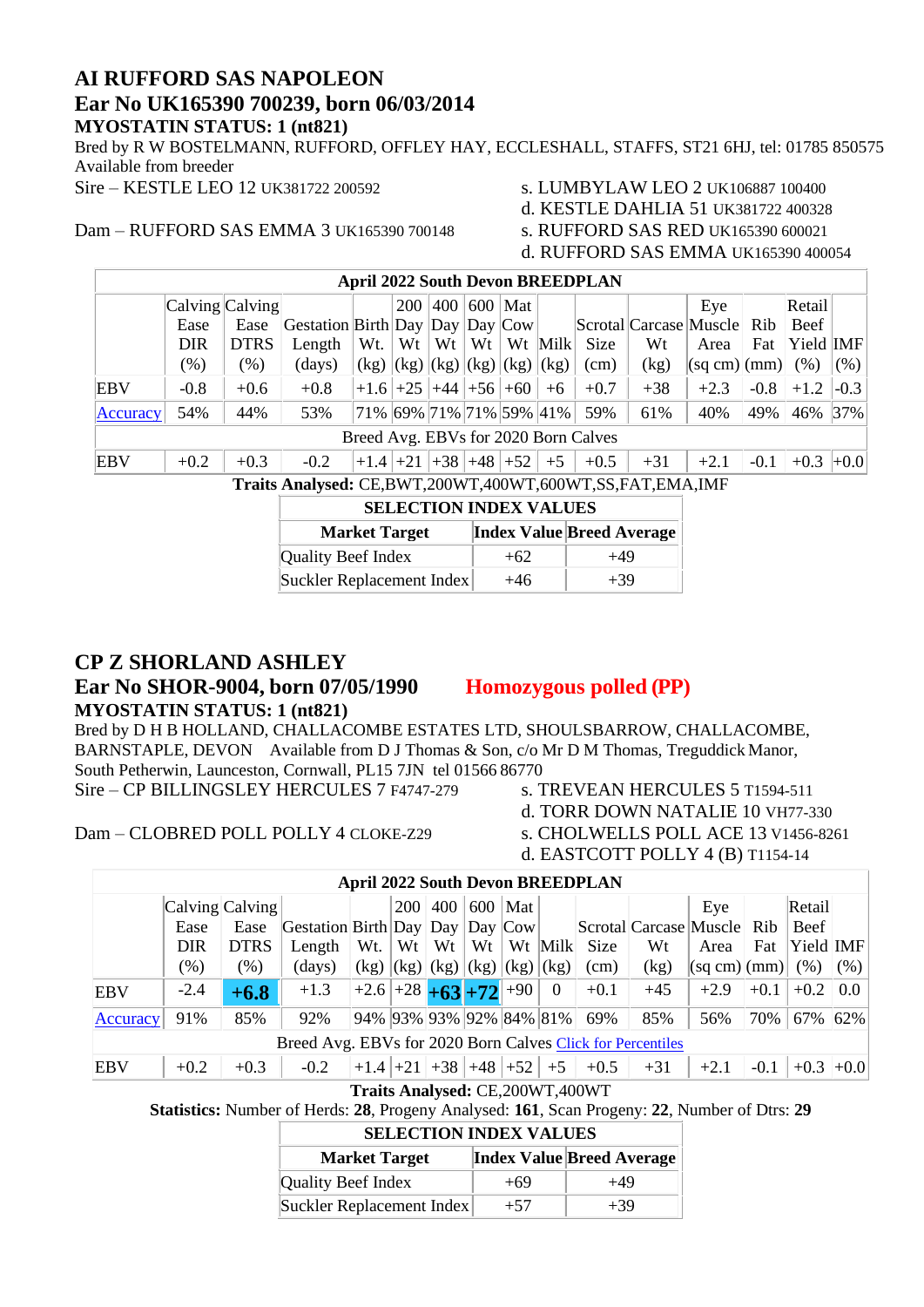#### **Z WADDETON ILLISTRAM 13 Ear No UK364027 100929, born 16/08/2010 Heterozygous polled (HP) MYOSTATIN STATUS: 1 (nt821)**

Bred by THE TULLY PARTNERSHIP, EAST FARM, WADDETON, BRIXHAM, DEVON, TQ5 0EL Available from W H D Scott, Grove Farms, Wells Folly, Moreton-in-Marsh, Glos, GL56 0PA, tel: 01608 651464 Sire – Z EYTON SAS ILLYA 1 UK304620 400054 s. Z CILGWRRWG ILLYA UKFV0180-00017

Dam – WADDETON ANN 75 UK364027 400239 s. EDMESTON ECLIPSE 4 UKV2745-00666

d. Z CILGWRRWG LOLITA UK303135 300002 d. WADDETON ANN 41 UKVN1614-00195

|            | <b>April 2022 South Devon BREEDPLAN</b> |             |                                             |                            |    |         |  |                                           |      |        |       |                            |        |           |        |
|------------|-----------------------------------------|-------------|---------------------------------------------|----------------------------|----|---------|--|-------------------------------------------|------|--------|-------|----------------------------|--------|-----------|--------|
|            | Calving Calving                         |             |                                             |                            |    | 200 400 |  | $600$ Mat                                 |      |        |       | Eye                        |        | Retail    |        |
|            | Ease                                    | Ease        | $ G$ estation Birth Day Day Day $ Day Cow $ |                            |    |         |  |                                           |      |        |       | Scrotal Carcase Muscle Rib |        | Beef      |        |
|            | <b>DIR</b>                              | <b>DTRS</b> | Length                                      | Wt.                        | Wt | Wt      |  | $Wt$   $Wt$   Milk                        |      | Size   | Wt    | Area                       | Fat    | Yield IMF |        |
|            | $(\%)$                                  | $(\%)$      | (days)                                      |                            |    |         |  | $(kg)$ $(kg)$ $(kg)$ $(kg)$ $(kg)$ $(kg)$ |      | (cm)   | (kg)  | (sq cm)(mm)                |        | (% )      | (% )   |
| <b>EBV</b> | $-12.4$                                 | $-1.8$      | $+2.5$                                      | $+3.7 + 30 + 66 + 73 + 96$ |    |         |  |                                           | $+5$ | $+0.8$ | $+45$ | $+2.8$                     | $-0.9$ | $+1.0$    | $-0.3$ |
| Accuracy   | 85%                                     | 73%         | 89%                                         | 92% 90% 89% 87% 75% 68%    |    |         |  |                                           |      | 51%    | 78%   | 52%                        | 69%    | 66% 61%   |        |
|            | Breed Avg. EBVs for 2020 Born Calves    |             |                                             |                            |    |         |  |                                           |      |        |       |                            |        |           |        |
| <b>EBV</b> | $+0.2$                                  | $+0.3$      | $-0.2$                                      | $+1.4$ +21 +38 +48 +52     |    |         |  |                                           | $+5$ | $+0.5$ | $+31$ | $+2.1$                     | $-0.1$ | $+0.3$    | $+0.0$ |

**Traits Analysed:** GL,CE,BWT,200WT(x2),400WT(x2),600WT(x2)

**Statistics:** Number of Herds: **2**, Progeny Analysed: **84**, Scan Progeny: **25**, Number of Dtrs: **8**

| <b>SELECTION INDEX VALUES</b>                            |       |       |  |  |  |  |  |  |  |  |
|----------------------------------------------------------|-------|-------|--|--|--|--|--|--|--|--|
| <b>Index Value Breed Average</b><br><b>Market Target</b> |       |       |  |  |  |  |  |  |  |  |
| Quality Beef Index                                       | $+67$ | $+49$ |  |  |  |  |  |  |  |  |
| Suckler Replacement Index                                | $+34$ | $+39$ |  |  |  |  |  |  |  |  |

### **Z AI WOODHAYES ILLYA 12**

#### **Ear No UK361609 700166, born 10/01/2007 Heterozygous polled (HP) MYOSTATIN STATUS: 1 (nt821)**

Bred by B G & J A Z DART, WOODHAYES, CLYST HYDON, CULLOMPTON, DEVON, EX15 2NT Available from South Devon Herd Book Society, Price £10.00 per straw

Sire – Z CILGWRRWG ILLYA UKFV0180-00017 s. PAPER MILL SAFFRON G8388-9304

d. Z CILGWRRWG FRUHLING FV180-9406

Dam – WOODHAYES DAFFODIL 6 UKV7403-00106 s. GROVE CHARLEMAGNE 5 EF347-9206 d. WOODHAYES DAFFODIL 2 V7403-A001

|                                      | <b>April 2022 South Devon BREEDPLAN</b> |             |                                 |                              |            |    |  |                 |                                           |        |                            |                     |        |           |        |
|--------------------------------------|-----------------------------------------|-------------|---------------------------------|------------------------------|------------|----|--|-----------------|-------------------------------------------|--------|----------------------------|---------------------|--------|-----------|--------|
|                                      | Calving Calving                         |             |                                 |                              | <b>200</b> |    |  | $ 400 600 $ Mat |                                           |        |                            | Eye                 |        | Retail    |        |
|                                      | Ease                                    | Ease        | Gestation Birth Day Day Day Cow |                              |            |    |  |                 |                                           |        | Scrotal Carcase Muscle Rib |                     |        | Beef      |        |
|                                      | <b>DIR</b>                              | <b>DTRS</b> | Length                          | Wt.                          | Wt         | Wt |  |                 | $Wt \mid Wt \mid$ Milk                    | Size   | Wt                         | Area                | Fat    | Yield IMF |        |
|                                      | $(\% )$                                 | $(\% )$     | (days)                          |                              |            |    |  |                 | $(kg)$ $(kg)$ $(kg)$ $(kg)$ $(kg)$ $(kg)$ | (cm)   | (kg)                       | $ (sq cm)(mm) $ (%) |        |           | (%)    |
| <b>EBV</b>                           | $-2.4$                                  | $+0.9$      | $-3.2$                          | $+1.5$ +27 +52 +66 +77       |            |    |  |                 | $+3$                                      | $+1.3$ | $+36$                      | $+3.0$              | $+1.3$ | $-0.3$    | $+0.3$ |
| Accuracy                             | 84%                                     | 74%         | 86%                             | 89%  87%  87%  86%  76%  68% |            |    |  |                 |                                           | 53%    | 77%                        | 53%                 | 67%    | 64% 58%   |        |
| Breed Avg. EBVs for 2020 Born Calves |                                         |             |                                 |                              |            |    |  |                 |                                           |        |                            |                     |        |           |        |
| EBV                                  | $+0.2$                                  | $+0.3$      | $-0.2$                          | $+1.4$ +21 +38 +48 +52       |            |    |  |                 | $+5$                                      | $+0.5$ | $+31$                      | $+2.1$              | $-0.1$ | $+0.3$    | $+0.0$ |

**Traits Analysed:** GL,CE,200WT,400WT,600WT(x2)

**Statistics:** Number of Herds: **18**, Progeny Analysed: **64**, Scan Progeny: **8**, Number of Dtrs: **12**

| <b>Market Target</b>      |       | <b>Index Value Breed Average</b> |
|---------------------------|-------|----------------------------------|
| Quality Beef Index        | $+60$ | $+49$                            |
| Suckler Replacement Index | $+59$ | $+39$                            |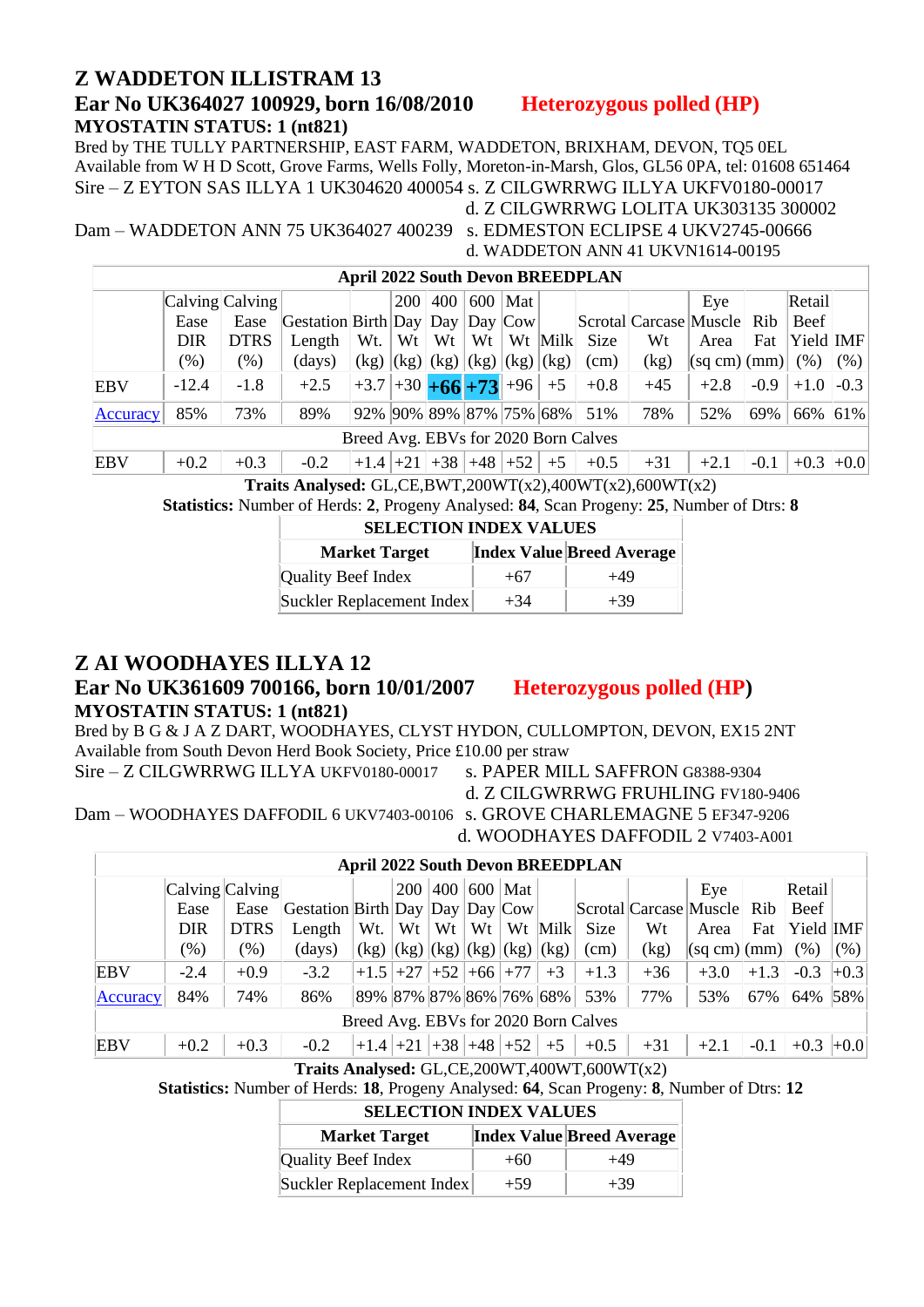# **Section Two**

# **Myostatin status '0'**

#### **Z CILGWRRWG ILLYA Ear No UKFV0180-00017, born 02/02/1997 Heterozygous polled (HP) MYOSTATIN STATUS: 0**

Bred by R V HARTSHORN, 24 RODEN LANE, RODEN, TELFORD, SHROPSHIRE, TF6 6BJ Available from T M Kent, t/a J Kent, Eyton Farm, Baschurch, Shrewsbury, Shropshire, SY4 2JJ, tel: 01939 260262 Sire – PAPER MILL SAFFRON G8388-9304 s. PAPER MILL TRUMP SAD-804

d. HOLCOMBE EFFIE 12 V9260-831

d. CILGWRRWG DYFNAINT FV180-9201

|                                      | <b>April 2022 South Devon BREEDPLAN</b> |             |                                                                                             |                            |            |       |     |                                  |         |        |                            |                                    |        |             |        |
|--------------------------------------|-----------------------------------------|-------------|---------------------------------------------------------------------------------------------|----------------------------|------------|-------|-----|----------------------------------|---------|--------|----------------------------|------------------------------------|--------|-------------|--------|
|                                      | Calving Calving                         |             |                                                                                             |                            | <b>200</b> | 400   | 600 | Mat                              |         |        |                            | Eye                                |        | Reta1       |        |
|                                      | Ease                                    | Ease        | $\sqrt{\text{Gestation}}$ Birth $\sqrt{\text{Day}}$ $\sqrt{\text{Day}}$ $\sqrt{\text{Cow}}$ |                            |            |       |     |                                  |         |        | Scrotal Carcase Muscle Rib |                                    |        | Beef        |        |
|                                      | <b>DIR</b>                              | <b>DTRS</b> | Length                                                                                      | Wt.                        | Wt         | Wt    | Wt  |                                  | Wt Milk | Size   | Wt                         | Area                               | Fat    | Yield IMF   |        |
|                                      | $(\%)$                                  | $(\% )$     | $\frac{days}{9}$                                                                            | (kg)                       |            |       |     | (kg)   (kg)   (kg)   (kg)   (kg) |         | (cm)   | (kg)                       | $ \text{(sq cm)} $ $ \text{(mm)} $ |        | (% )        | (% )   |
| <b>EBV</b>                           | $-6.1$                                  | $-4.7$      | $+2.2$                                                                                      | $+4.4$ + 35 + 61 + 67 + 88 |            |       |     |                                  | $+1$    | $+1.4$ | $+39$                      | $+1.8$                             | $+0.3$ | 0.0         | $-0.1$ |
| Accuracy                             | 95%                                     | 91%         | 95%                                                                                         | 96% 96% 96% 95% 92% 92%    |            |       |     |                                  |         | 79%    | 92%                        | 74%                                | 84%    | 82%         | 76%    |
| Breed Avg. EBVs for 2020 Born Calves |                                         |             |                                                                                             |                            |            |       |     |                                  |         |        |                            |                                    |        |             |        |
| <b>EBV</b>                           | $+0.2$                                  | $+0.3$      | $-0.2$                                                                                      | $+1.4$                     | $+21$      | $+38$ |     | $+48$ +52                        | $+5$    | $+0.5$ | $+31$                      | $+2.1$                             | $-0.1$ | $+0.3$ +0.0 |        |

**Traits Analysed:** CE,BWT,200WT(x2),400WT(x2),FAT,EMA

**Statistics:** Number of Herds: **54**, Progeny Analysed: **358**, Scan Progeny: **47**, Number of Dtrs: **72**

| <b>SELECTION INDEX VALUES</b>                            |       |       |  |  |  |  |  |  |  |  |  |
|----------------------------------------------------------|-------|-------|--|--|--|--|--|--|--|--|--|
| <b>Index Value Breed Average</b><br><b>Market Target</b> |       |       |  |  |  |  |  |  |  |  |  |
| <b>Quality Beef Index</b>                                | $+58$ | $+49$ |  |  |  |  |  |  |  |  |  |
| Suckler Replacement Index                                | $+41$ | $+39$ |  |  |  |  |  |  |  |  |  |

Dam – CILGWRRWG FRUHLING FV180-9406 s. EDMESTON TRUSTY 4 V2745-809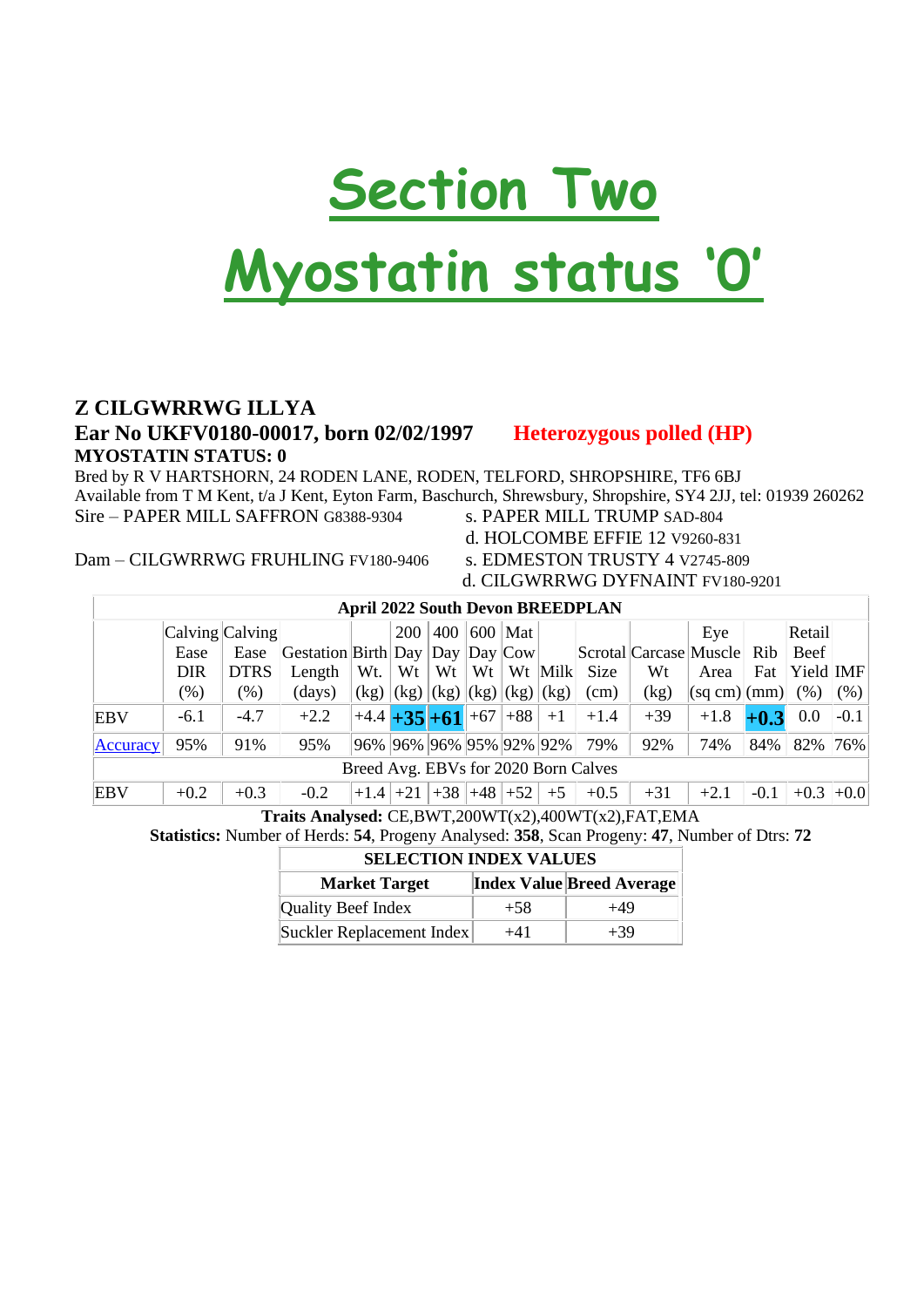#### **EDMESTON HOMER 1 SOCIETY PROVEN BULL (for new breeders) Ear No UKV2745-00610, born 09/04/1998 MYOSTATIN STATUS: 0**

Bred by J C & S M IRISH, YARNHAY, BROWNSTON ST, MODBURY, IVYBRIDGE, DEVON, PL21 0RQ Available from The Tully Partnership, East Farm, Waddeton, Brixham, Devon, TQ5 0EL. **Available for export to EU** s. CROKERS MAJOR BILL B3837-688

- 
- d. ERME BUTTERCUP 21 V2167-1472
- d. EDMESTON HILDA 190 V2745-730

Dam – EDMESTON HILDA 257 V2745-9492 s. STRETCHFORD CENTURION V4920-8965

| <b>April 2022 South Devon BREEDPLAN</b> |                                                                                        |             |                                                                              |                        |                                  |    |    |                 |         |        |       |                            |        |             |      |
|-----------------------------------------|----------------------------------------------------------------------------------------|-------------|------------------------------------------------------------------------------|------------------------|----------------------------------|----|----|-----------------|---------|--------|-------|----------------------------|--------|-------------|------|
|                                         | Calving Calving                                                                        |             |                                                                              |                        | <b>200</b>                       |    |    | 400   600   Mat |         |        |       | Eye                        |        | Retail      |      |
|                                         | Ease                                                                                   | Ease        | $\text{Gestation}$ Birth $\text{Day}$ $\text{Day}$ $\text{Day}$ $\text{Cow}$ |                        |                                  |    |    |                 |         |        |       | Scrotal Carcase Muscle Rib |        | <b>Beef</b> |      |
|                                         | <b>DIR</b>                                                                             | <b>DTRS</b> | Length                                                                       | Wt.                    | Wt                               | Wt | Wt |                 | Wt Milk | Size   | Wt    | Area                       | Fat    | Yield IMF   |      |
|                                         | $(\%)$                                                                                 | $(\%)$      | (days)                                                                       | (kg)                   | (kg)   (kg)   (kg)   (kg)   (kg) |    |    |                 |         | (cm)   | (kg)  | (sq cm)(mm)                |        | (% )        | (% ) |
| <b>EBV</b>                              | $+4.5$                                                                                 | $+2.6$      | $-1.7$                                                                       | $+2.0$ +32 +59 +64 +66 |                                  |    |    |                 | $-1$    | $+1.6$ | $+42$ | $+3.5$                     | $-0.5$ | $+1.2$ -0.2 |      |
| Accuracy                                | 90%<br>79%<br>73%<br>94%<br>89%<br>97% 95% 96% 95% 91% 88%<br>67%<br>95%<br>80%<br>77% |             |                                                                              |                        |                                  |    |    |                 |         |        |       |                            |        |             |      |
| Breed Avg. EBVs for 2020 Born Calves    |                                                                                        |             |                                                                              |                        |                                  |    |    |                 |         |        |       |                            |        |             |      |
| <b>EBV</b>                              | $+0.2$                                                                                 | $+0.3$      | $-0.2$                                                                       | $+1.4$ +21 +38 +48 +52 |                                  |    |    |                 | $+5$    | $+0.5$ | $+31$ | $+2.1$                     | $-0.1$ | $+0.3$ +0.0 |      |

**Statistics:** Number of Herds: **55**, Progeny Analysed: **353**, Scan Progeny: **39**, Number of Dtrs: **59**

#### **SELECTION INDEX VALUES**

| <b>Market Target</b>      |       | <b>Index Value Breed Average</b> |
|---------------------------|-------|----------------------------------|
| <b>Quality Beef Index</b> | $+75$ | $+49$                            |
| Suckler Replacement Index | $+66$ | $+39$                            |

#### **GROVE CLAUDIUS 100**

#### **Ear No UK321568 101026, born 11/01/2011**

#### **MYOSTATIN STATUS: 0**

Bred by W H D SCOTT, WELLS FOLLY, MORETON-IN-MARSH, GLOS, GL56 0PA, tel 01608 651464 Available from breeder

Sire – AI WOODBASTWICK JOE LOUIS 4 UK220573 300155

s. TREVOWAH JOE LOUIS 11 T7188-512

d. WOODBASTWICK BARONESS 5 UKN5488-00110

|                                      | <b>April 2022 South Devon BREEDPLAN</b> |             |                                                                                                               |                            |            |                                           |    |           |         |             |       |                                    |        |          |        |
|--------------------------------------|-----------------------------------------|-------------|---------------------------------------------------------------------------------------------------------------|----------------------------|------------|-------------------------------------------|----|-----------|---------|-------------|-------|------------------------------------|--------|----------|--------|
|                                      | Calving Calving                         |             |                                                                                                               |                            | <b>200</b> | 400                                       |    | $600$ Mat |         |             |       | Eye                                |        | Retail   |        |
|                                      | Ease                                    | Ease        | $\left  \text{Gestation} \right  \text{Birth} \left  \text{Day} \right  \text{Day} \left  \text{Cow} \right $ |                            |            |                                           |    |           |         |             |       | Scrotal Carcase Muscle Rib         |        | Beef     |        |
|                                      | DIR                                     | <b>DTRS</b> | Length                                                                                                        | Wt.                        | Wt         | Wt                                        | Wt |           | Wt Milk | <b>Size</b> | Wt    | Area                               | Fat    | Yield MF |        |
|                                      | (% )                                    | $(\%)$      | $\frac{days}{9}$                                                                                              |                            |            | $(kg)   (kg)   (kg)   (kg)   (kg)   (kg)$ |    |           |         | (cm)        | (kg)  | $ \text{(sq cm)} $ $ \text{(mm)} $ |        | (% )     | (%)    |
| EBV                                  | $-5.6$                                  | $-2.2$      | $+3.4$                                                                                                        | $+5.1 + 35 + 67 + 87 + 81$ |            |                                           |    |           | $+6$    | 0.0         | $+50$ | $+4.1$                             | 0.0    | $+1.1$   | $-0.1$ |
| Accuracy                             | 73%                                     | 61%         | 70%                                                                                                           | 83% 79% 79% 77% 65% 60%    |            |                                           |    |           |         | 65%         | 69%   | 53%                                | 62%    | 60% 54%  |        |
| Breed Avg. EBVs for 2020 Born Calves |                                         |             |                                                                                                               |                            |            |                                           |    |           |         |             |       |                                    |        |          |        |
| EBV                                  | $+0.2$                                  | $+0.3$      | $-0.2$                                                                                                        | $+1.4$ +21 +38 +48 +52     |            |                                           |    |           | $+5$    | $+0.5$      | $+31$ | $+2.1$                             | $-0.1$ | $+0.3$   | $+0.0$ |

**Traits Analysed:** CE,BWT,200WT(x2),400WT,SS,FAT,EMA,IMF

**Statistics:** Number of Herds: **8**, Progeny Analysed: **29**, Scan Progeny: **1**, Number of Dtrs: **5**

| <b>SELECTION INDEX VALUES</b> |       |                                  |  |  |  |  |  |  |  |  |  |
|-------------------------------|-------|----------------------------------|--|--|--|--|--|--|--|--|--|
| <b>Market Target</b>          |       | <b>Index Value Breed Average</b> |  |  |  |  |  |  |  |  |  |
| Quality Beef Index            | $+89$ | +49                              |  |  |  |  |  |  |  |  |  |
| Suckler Replacement Index     | $+55$ | $+39$                            |  |  |  |  |  |  |  |  |  |

Dam – GROVE CELANDINE 95 UK321568 200838 s. AI GROVE BELLEROPHON 3 UK321568 400280

d. GROVE CELANDINE 71 UK321568 200838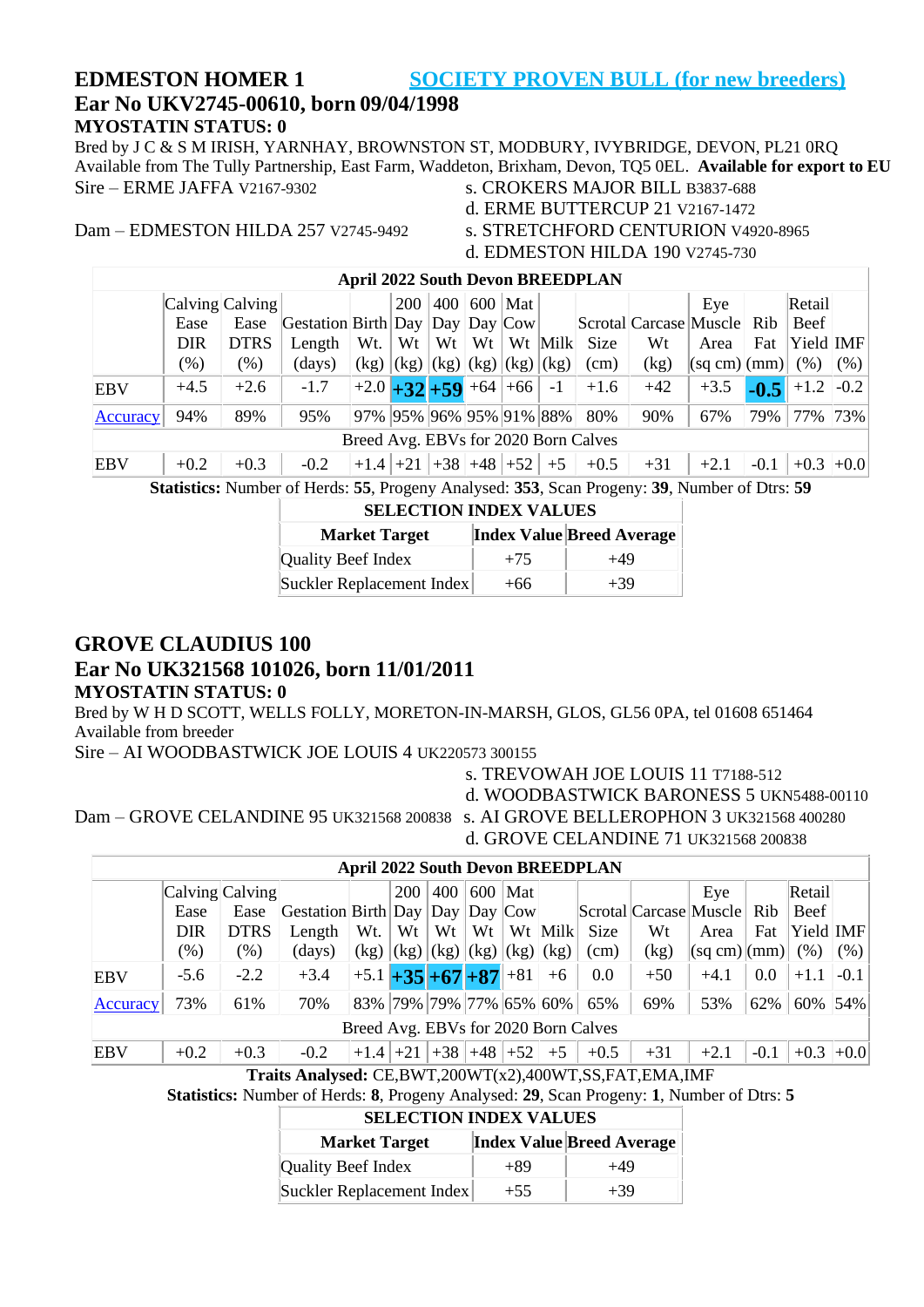### **AI HAUGHTON SAS JOE LOUIS 1 Ear UK303138 600011, born 29/01/2004**

#### **MYOSTATIN STATUS: 0**

Bred by W H SANDFORD, WILLOW TREE COTTAGE, 2 HAUGHTON HOLDINGS, RODEN, TELFORD, SHROPSHORE, TF6 6BU Available from South Devon Herd Book Society Price £10.00 per straw **Qualifies for export to EU**<br>Sire – TREVOWAH JOE LOUIS 11 T7188-512 s. SHAMLEIGH JOE LOUIS SS603-22

Sire – TREVOWAH JOE LOUIS 11 T7188-512

d. TREVOWAH DOROTHY 18 T7188-359 d. HAUGHTON VICKY 1 UKFU0953-00014

Dam – HAUGHTON VICKY 2 UK303138 600004 s. HAUGHTON PIONEER 1 UKFU0953-00005

|                                      | <b>April 2022 South Devon BREEDPLAN</b>                                                                                 |             |                                                                                                               |                            |    |    |    |  |         |                                      |                        |        |        |            |        |
|--------------------------------------|-------------------------------------------------------------------------------------------------------------------------|-------------|---------------------------------------------------------------------------------------------------------------|----------------------------|----|----|----|--|---------|--------------------------------------|------------------------|--------|--------|------------|--------|
|                                      | Calving Calving <br>600<br>Retail<br> 400 <br>Mat<br><b>200</b><br>Eye                                                  |             |                                                                                                               |                            |    |    |    |  |         |                                      |                        |        |        |            |        |
|                                      | Ease                                                                                                                    | Ease        | $\left  \text{Gestation} \right  \text{Birth} \left  \text{Day} \right  \text{Day} \left  \text{Cow} \right $ |                            |    |    |    |  |         |                                      | Scrotal Carcase Muscle |        | Rib    | Beef       |        |
|                                      | <b>DIR</b>                                                                                                              | <b>DTRS</b> | Length                                                                                                        | Wt.                        | Wt | Wt | Wt |  | Wt Milk | Size                                 | Wt                     | Area   | Fat    | Yield  IMF |        |
|                                      | (% )<br>$(\%)$<br>(kg)<br>(sq cm)(mm)<br>$(\% )$<br>$(kg)$ $(kg)$ $(kg)$ $(kg)$ $(kg)$ $(kg)$<br>(% )<br>(days)<br>(cm) |             |                                                                                                               |                            |    |    |    |  |         |                                      |                        |        |        |            |        |
| <b>EBV</b>                           | $-0.9$                                                                                                                  | $+0.6$      | $+1.5$                                                                                                        | $+2.7$ + 35 + 69 + 74 + 85 |    |    |    |  | $+6$    | $+0.5$                               | $+45$                  | $+0.8$ | $-0.4$ | $-0.2$     | $-0.2$ |
| Accuracy                             | 73%<br>92% 89% 89% 87% 74% 66%<br>85%<br>76%<br>53%<br>68%<br>65% 60%<br>90%<br>52%                                     |             |                                                                                                               |                            |    |    |    |  |         |                                      |                        |        |        |            |        |
| Breed Avg. EBVs for 2020 Born Calves |                                                                                                                         |             |                                                                                                               |                            |    |    |    |  |         |                                      |                        |        |        |            |        |
| <b>EBV</b>                           | $+38$ +48 +52<br>$+0.3$<br>$+0.3$<br>$+0.2$<br>$+1.4$ +21<br>$+5$<br>$+31$<br>$-0.2$<br>$+0.5$<br>$+2.1$<br>$-0.1$      |             |                                                                                                               |                            |    |    |    |  |         |                                      |                        |        |        |            | $+0.0$ |
|                                      |                                                                                                                         |             |                                                                                                               |                            |    |    |    |  |         | Traits Analysed: BWT,200WT(x2),600WT |                        |        |        |            |        |

**Statistics:** Number of Herds: **29**, Progeny Analysed: **116**, Scan Progeny: **18**, Number of Dtrs: **9**

| <b>SELECTION INDEX VALUES</b> |        |                                  |  |  |  |  |  |  |  |  |
|-------------------------------|--------|----------------------------------|--|--|--|--|--|--|--|--|
| <b>Market Target</b>          |        | <b>Index Value Breed Average</b> |  |  |  |  |  |  |  |  |
| Quality Beef Index            | $+65$  | $+49$                            |  |  |  |  |  |  |  |  |
| Suckler Replacement Index     | $+52.$ | $+39$                            |  |  |  |  |  |  |  |  |

#### **X HIGHGATE NAPOLEON 1 SOCIETY PROVEN BULL (for new breeders) Ear No UK383244 100604, born 18/03/2011 Heterozygous polled (HP) MYOSTATIN STATUS: 0**

Bred by HIGHGATE FARM PARTNERSHIP, HIGHGATE, ST VEEP, LOSTWITHIEL, CORNWALL, PL22 0PE

Available from South Devon Herd Book Society. Price £15.00 per straw

Sire – X MONKTON WELLINGTON 2 UK721712 400076 s. Z CILGWRRWG SAS NAPOLEON UK303135

Dam – HIGHGATE AGATE 41 UK383244 600476 s. HIGHGATE HAYDEN 11 UK383244 100247

600026

d. MONKTON COWSLIP 8 UKGA0408-00053 d. HIGHGATE AGATE 16 UKT1963-00100

|            | <b>April 2022 South Devon BREEDPLAN</b> |             |                                 |                                           |    |    |  |                        |      |        |                            |             |        |           |        |
|------------|-----------------------------------------|-------------|---------------------------------|-------------------------------------------|----|----|--|------------------------|------|--------|----------------------------|-------------|--------|-----------|--------|
|            | Calving Calving                         |             |                                 |                                           |    |    |  | 200 400 600 Mat        |      |        |                            | Eye         |        | Retail    |        |
|            | Ease                                    | Ease        | Gestation Birth Day Day Day Cow |                                           |    |    |  |                        |      |        | Scrotal Carcase Muscle Rib |             |        | Beef      |        |
|            | DIR                                     | <b>DTRS</b> | Length                          | Wt.                                       | Wt | Wt |  | $Wt \mid Wt \mid$ Milk |      | Size   | Wt                         | Area        | Fat    | Yield IMF |        |
|            | $(\%)$                                  | $(\%)$      | (days)                          | $(kg)$ $(kg)$ $(kg)$ $(kg)$ $(kg)$ $(kg)$ |    |    |  |                        |      | (cm)   | (kg)                       | (sq cm)(mm) |        | (% )      | (% )   |
| EBV        | $+6.1$                                  | $+2.5$      | $-2.4$                          | $0.0\,$                                   |    |    |  | $+21$ +38 +49 +56      | $+7$ | $+0.3$ | $+33$                      | $+2.5$      | $-0.3$ | $+0.6$    |        |
| Accuracy   | 79%                                     | 62%         | 67%                             | 90% 86% 88% 80% 63% 57%                   |    |    |  |                        |      | 32%    | 71%                        | 25%         | 28%    | 27%       |        |
|            | Breed Avg. EBVs for 2020 Born Calves    |             |                                 |                                           |    |    |  |                        |      |        |                            |             |        |           |        |
| <b>EBV</b> | $+0.2$                                  | $+0.3$      | $-0.2$                          | $+1.4$ +21 +38 +48 +52                    |    |    |  |                        | $+5$ | $+0.5$ | $+31$                      | $+2.1$      | $-0.1$ | $+0.3$    | $+0.0$ |

**Traits Analysed:** CE,BWT

**Statistics:** Number of Herds: **7**, Progeny Analysed: **77**, Number of Dtrs: **7**

| <b>SELECTION INDEX VALUES</b> |        |                                  |  |  |  |  |  |  |  |  |  |
|-------------------------------|--------|----------------------------------|--|--|--|--|--|--|--|--|--|
| <b>Market Target</b>          |        | <b>Index Value Breed Average</b> |  |  |  |  |  |  |  |  |  |
| Quality Beef Index            | $+56$  | +49                              |  |  |  |  |  |  |  |  |  |
| Suckler Replacement Index     | $+52.$ | $+39$                            |  |  |  |  |  |  |  |  |  |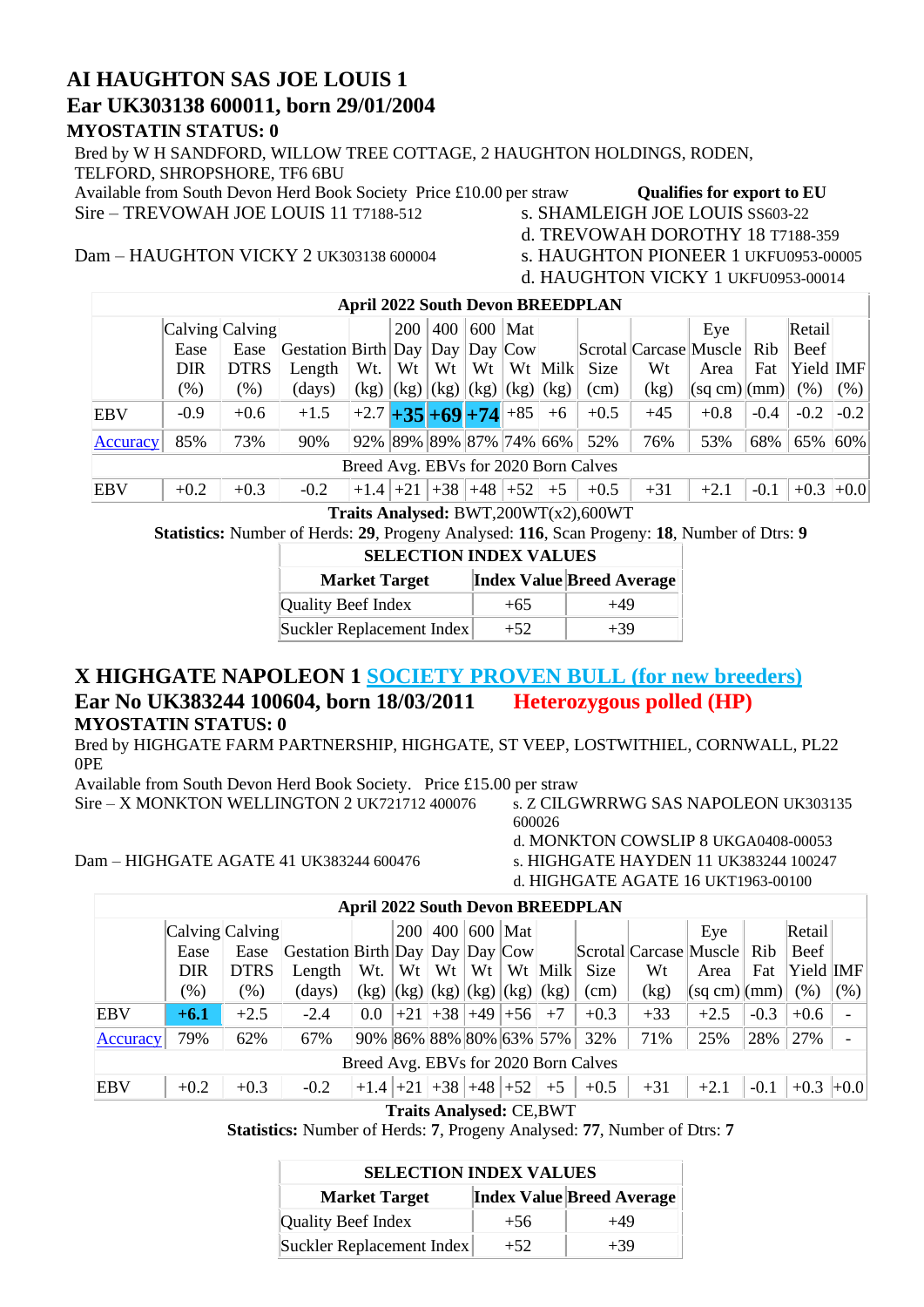#### **Z HIGHGATE OSIRIS 5 Ear No UK383244 301124, born 19/03/2020 Heterozygous polled (HP) MYOSTATIN STATUS: 0**

Bred by HIGHGATE FARM PARTNERSHIP, HIGHGATE, ST VEEP, LOSTWITHIEL, CORNWALL, PL22 0PE

Available from Genus ABS, tel 01270 606681. NAAB Code 29DS0007. Royalty: £30 + VAT Sire – GEORGE TEIGN SWIG BACCHUS 3 UK366214 500295

s. GEORGE TEIGN SWIG BACCHUS UK366214 300202 d. GEORGE TEIGN PRIMULA 104 UK366214 500197 Dam – HIGHGATE PANSY 55 UK383244 300900 s. Z POLKINGHORNE KING GEORGE 8 UK380867 500670 d. HIGHGATE PANSY 46 UK383244 600518

| <b>April 2022 South Devon BREEDPLAN</b>             |                                                                                                               |             |                                 |                                           |     |    |    |                   |         |      |       |                        |     |           |        |
|-----------------------------------------------------|---------------------------------------------------------------------------------------------------------------|-------------|---------------------------------|-------------------------------------------|-----|----|----|-------------------|---------|------|-------|------------------------|-----|-----------|--------|
|                                                     | Calving Calving                                                                                               |             |                                 |                                           | 200 |    |    | $ 400 $ 600   Mat |         |      |       | Eye                    |     | Retail    |        |
|                                                     | Ease                                                                                                          | Ease        | Gestation Birth Day Day Day Cow |                                           |     |    |    |                   |         |      |       | Scrotal Carcase Muscle | Rib | Beef      |        |
|                                                     | DIR                                                                                                           | <b>DTRS</b> | Length                          | Wt.                                       | Wt  | Wt | Wt |                   | Wt Milk | Size | Wt    | Area                   | Fat | Yield IMF |        |
|                                                     | $(\% )$                                                                                                       | $(\%)$      | $\frac{days}{9}$                | $(kg)$ $(kg)$ $(kg)$ $(kg)$ $(kg)$ $(kg)$ |     |    |    |                   |         | (cm) | (kg)  | (sq cm) (mm)  (% )     |     |           | (% )   |
| EBV                                                 | $+3.2$                                                                                                        | $+0.3$      | $+0.5$                          | $+2.0$ +29 +50 +60 +58                    |     |    |    |                   | $+6$    |      | $+39$ |                        |     |           |        |
| Accuracy                                            | 51%                                                                                                           | 36%         | 47%                             | 71% 68% 71% 64% 48% 32%                   |     |    |    |                   |         |      | 57%   |                        |     |           |        |
| Breed Avg. EBVs for 2020 Born Calves                |                                                                                                               |             |                                 |                                           |     |    |    |                   |         |      |       |                        |     |           |        |
| <b>EBV</b>                                          | $+1.4$ +21 +38 +48 +52<br>$+5$<br>$+0.3$<br>$+31$<br>$+0.3$<br>$+0.2$<br>$-0.1$<br>$-0.2$<br>$+0.5$<br>$+2.1$ |             |                                 |                                           |     |    |    |                   |         |      |       |                        |     |           | $+0.0$ |
| Traits Analysed: CE, BWT, $200WT(x2)$ , $400WT(x2)$ |                                                                                                               |             |                                 |                                           |     |    |    |                   |         |      |       |                        |     |           |        |

| <b>SELECTION INDEX VALUES</b> |       |                                  |  |  |  |  |  |  |  |  |  |
|-------------------------------|-------|----------------------------------|--|--|--|--|--|--|--|--|--|
| <b>Market Target</b>          |       | <b>Index Value Breed Average</b> |  |  |  |  |  |  |  |  |  |
| Quality Beef Index            | $+66$ | $+49$                            |  |  |  |  |  |  |  |  |  |
| Suckler Replacement Index     | $+52$ | $+39$                            |  |  |  |  |  |  |  |  |  |

#### **Z MALTHOUSE HURRICANE**

#### **Ear No UK221732 600985, born 12/06/2011 Heterozygous polled (HP) MYOSTATIN STATUS: 0**

Bred by MR C SALMON, MALTHOUSE LIVESTOCK LTD, COMMON LANE, RANWORTH, NORWICH, NORFOLK, NR13 6FD, tel: 01603 270000 Available from Mr D L Irving, 1 Mallyford Cottage, Thornhill, Dumfries, DG3 5EA, tel: 07710 196624 Sire – Z EMBURY HERMES UK202073 500117 s. X WOODHAYES HERMES 3 UK361609 500117

d. Z EMBURY MORN UK202073 200037

#### Dam – WELLAND VALLEY NANCY UK201140 100564

s. WELLAND VALLEY RED GIANT UK201140 600114 d. WADDETON FANCY 43 UKVN1614-00319

|                 | <b>April 2022 South Devon BREEDPLAN</b>                           |             |                                                                                                      |                                           |    |    |    |  |         |        |                            |                             |        |           |          |
|-----------------|-------------------------------------------------------------------|-------------|------------------------------------------------------------------------------------------------------|-------------------------------------------|----|----|----|--|---------|--------|----------------------------|-----------------------------|--------|-----------|----------|
|                 | $ 400 600 $ Mat<br>Calving Calving<br>Retail<br><b>200</b><br>Eye |             |                                                                                                      |                                           |    |    |    |  |         |        |                            |                             |        |           |          |
|                 | Ease                                                              | Ease        | $\left  \text{Gestation}\right $ Birth $\left  \text{Day}\right $ Day $\left  \text{Day}\right $ Cow |                                           |    |    |    |  |         |        | Scrotal Carcase Muscle Rib |                             |        | Beef      |          |
|                 | <b>DIR</b>                                                        | <b>DTRS</b> | Length                                                                                               | Wt.                                       | Wt | Wt | Wt |  | Wt Milk | Size   | Wt                         | Area                        | Fat    | Yield IMF |          |
|                 | $(\% )$                                                           | $(\% )$     | (days)                                                                                               | $(kg)$ $(kg)$ $(kg)$ $(kg)$ $(kg)$ $(kg)$ |    |    |    |  |         | (cm)   | (kg)                       | $ \text{(sq cm)} $ (mm) $ $ |        | (% )      | (% )     |
| <b>EBV</b>      | $+3.8$                                                            | $-1.3$      | $+1.8$                                                                                               | $+1.8$ +26 +35 +40 +53                    |    |    |    |  | $+2$    | $+0.4$ | $+27$                      | $+0.6$                      | $+0.2$ | $-0.6$    | 0.0      |
| <b>Accuracy</b> | 69%                                                               | 51%         | 65%                                                                                                  | 80% 75% 72% 74% 63% 39%                   |    |    |    |  |         | 42%    | 61%                        | 30%                         | 40%    | 38%       | $ 32\% $ |
|                 | Breed Avg. EBVs for 2020 Born Calves                              |             |                                                                                                      |                                           |    |    |    |  |         |        |                            |                             |        |           |          |
| <b>EBV</b>      | $+0.2$                                                            | $+0.3$      | $-0.2$                                                                                               | $+1.4$ +21 +38 +48 +52                    |    |    |    |  | $+5$    | $+0.5$ | $+31$                      | $+2.1$                      | $-0.1$ | $+0.3$    | $+0.0$   |

**Traits Analysed:** BWT

**Statistics:** Number of Herds: **6**, Progeny Analysed: **55**, Scan Progeny: **2**, Number of Dtrs: **9**

| <b>SELECTION INDEX VALUES</b> |  |
|-------------------------------|--|
|-------------------------------|--|

| <b>Market Target</b>      |       | <b>Index Value Breed Average</b> |
|---------------------------|-------|----------------------------------|
| Quality Beef Index        | $+35$ | +49                              |
| Suckler Replacement Index | $+33$ | $+39$                            |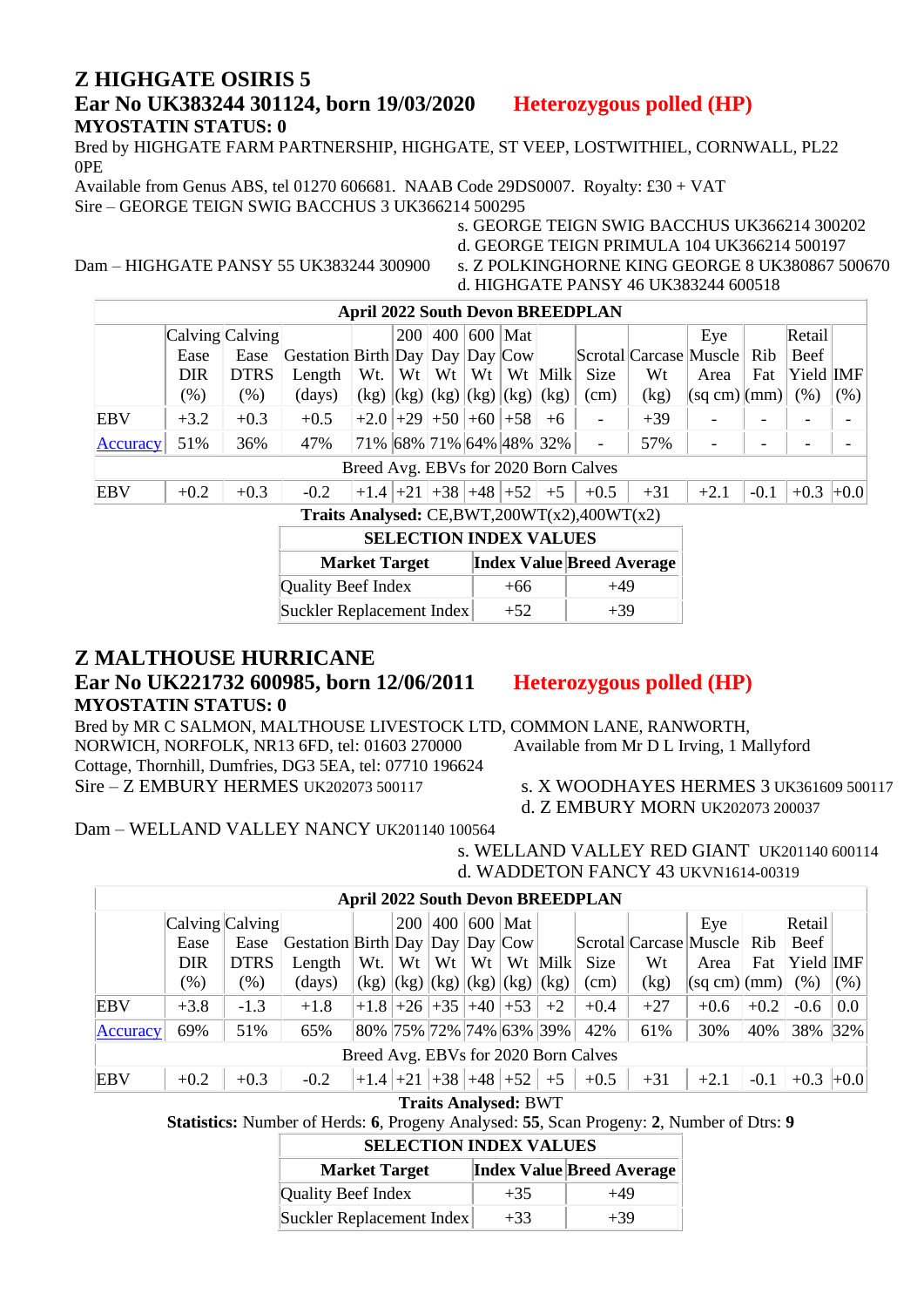#### **NORTH VIEW BAILEY Ear No UK207813 700007, born 01/05/2011 MYOSTATIN STATUS: 0**

Bred by Mr O Brewin, 3 Great Bowden Road, Thorpe Langton, Market Harborough, Leicestershire, LE16 7TP, tel 01858 545158 Available from South Devon Herd Book Society, price £15.00 per straw Sire – EDMESTON ZODIAC 3 UK362037 700091 s. STRETCHFORD ZODIAC 5 UK365662 100125

d. EDMESTON KITTY 358 UK362037 300066

Dam – NORTH VIEW COWSLIP UK207813 200002 s. WELLAND VALLEY HANBURY 1 UK201140 500281 d. WELLAND VALLEY CLAUDIA 6 UK201140 100536

|            | <b>April 2022 South Devon BREEDPLAN</b> |                 |                                                                                                               |                         |     |     |    |                                           |         |                                      |                        |             |        |           |        |
|------------|-----------------------------------------|-----------------|---------------------------------------------------------------------------------------------------------------|-------------------------|-----|-----|----|-------------------------------------------|---------|--------------------------------------|------------------------|-------------|--------|-----------|--------|
|            |                                         | Calving Calving |                                                                                                               |                         | 200 | 400 |    | $\vert 600 \vert$ Mat $\vert$             |         |                                      |                        | Eye         |        | Retail    |        |
|            | Ease                                    | Ease            | $\left  \text{Gestation} \right  \text{Birth} \left  \text{Day} \right  \text{Day} \left  \text{Cow} \right $ |                         |     |     |    |                                           |         |                                      | Scrotal Carcase Muscle |             | Rib    | Beef      |        |
|            | <b>DIR</b>                              | <b>DTRS</b>     | Length                                                                                                        | Wt.                     | Wt  | Wt  | Wt |                                           | Wt Milk | Size                                 | Wt                     | Area        | Fat    | Yield IMF |        |
|            | $(\% )$                                 | $(\% )$         | (days)                                                                                                        |                         |     |     |    | $(kg)$ $(kg)$ $(kg)$ $(kg)$ $(kg)$ $(kg)$ |         | (cm)                                 | (kg)                   | (sq cm)(mm) |        | (% )      | (% )   |
| EBV        | $+6.3$                                  | $+2.4$          | $+0.5$                                                                                                        | $+1.8$ +23 +34 +46 +50  |     |     |    |                                           | $+5$    | $+0.5$                               | $+29$                  | $+2.3$      | $-0.8$ | $+0.9$    | $-0.3$ |
| Accuracy   | 52%                                     | 40%             | 35%                                                                                                           | 62% 71% 73% 67% 54% 40% |     |     |    |                                           |         | 53%                                  | 61%                    | 37%         | 46%    | 44%       | 36%    |
|            |                                         |                 |                                                                                                               |                         |     |     |    |                                           |         | Breed Avg. EBVs for 2020 Born Calves |                        |             |        |           |        |
| <b>EBV</b> | $+0.2$                                  | $+0.3$          | $-0.2$                                                                                                        | $+1.4$ +21              |     |     |    | $+38$ +48 +52                             | $+5$    | $+0.5$                               | $+31$                  | $+2.1$      | $-0.1$ | $+0.3$    | $+0.0$ |

**Traits Analysed:** 400WT,SS,FAT,EMA,IMF

**Statistics:** Number of Herds: **2**, Progeny Analysed: **40**, Scan Progeny: **21**,

| <b>SELECTION INDEX VALUES</b> |       |                                  |  |  |  |  |  |  |  |  |  |  |
|-------------------------------|-------|----------------------------------|--|--|--|--|--|--|--|--|--|--|
| <b>Market Target</b>          |       | <b>Index Value Breed Average</b> |  |  |  |  |  |  |  |  |  |  |
| Quality Beef Index            | $+56$ | $+49$                            |  |  |  |  |  |  |  |  |  |  |
| Suckler Replacement Index     | +47   | $+39$                            |  |  |  |  |  |  |  |  |  |  |

#### **Z POLKINGHORNE INDIANA**

#### **Ear No UK380867 200534, born 08/03/2010 Homozygous polled (PP) MYOSTATIN STATUS: 0**

Bred by Mr T H E Laity (Laity Farms), Polkinghorne Manor, 79 Churchtown, Gwinear, Hayle, Cornwall, TR27<br>51 Available from breeder 5LH, tel: 01872 272535

Sire – X WOODHAYES ILLYA 2 UK361609 400065 s. Z CILGWRRWG ILLYA UKVF0180-00017

d. WOODHAYES COUNTESS 2 UKV7403-00110

Dam – Z POLKINGHORNE IRIS 72 UKT5939-00113 s. Z PAPER MILL TRUMPETER 2 G8388-9110

d. Z POLKINGHORNE IRIS 66 T5939-93015

| <b>April 2022 South Devon BREEDPLAN</b> |                                      |             |                                                                                                         |                                           |            |                            |    |           |         |                             |       |                                      |        |             |                       |
|-----------------------------------------|--------------------------------------|-------------|---------------------------------------------------------------------------------------------------------|-------------------------------------------|------------|----------------------------|----|-----------|---------|-----------------------------|-------|--------------------------------------|--------|-------------|-----------------------|
|                                         | Calving Calving                      |             |                                                                                                         |                                           | <b>200</b> | 400                        |    | $600$ Mat |         |                             |       | Eye                                  |        | Retail      |                       |
|                                         | Ease                                 | Ease        | $\left  \text{Gestation} \right $ Birth $\left  \text{Day} \right $ Day $\left  \text{Day} \right $ Cow |                                           |            |                            |    |           |         |                             |       | Scrotal Carcase Muscle Rib           |        | Beef        |                       |
|                                         | DIR                                  | <b>DTRS</b> | Length                                                                                                  | Wt.                                       | Wt         | Wt                         | Wt |           | Wt Milk | Size                        | Wt    | Area                                 | Fat    | Yield IMF   |                       |
|                                         | $(\%)$                               | $(\%)$      | (days)                                                                                                  | $(kg)   (kg)   (kg)   (kg)   (kg)   (kg)$ |            |                            |    |           |         | (cm)                        | (kg)  | $\vert$ (sq cm) $\vert$ (mm) $\vert$ |        | (% )        | (% )                  |
| <b>EBV</b>                              | $+5.3$                               | $-1.6$      | $+2.6$                                                                                                  | $+3.3 +36 +65 +64 +67$                    |            |                            |    |           | $+1$    | $+0.9$                      | $+43$ | $+2.2$                               | $+0.1$ | $+0.2$      | $\left  -0.2 \right $ |
| <b>Accuracy</b>                         | 79%                                  | 63%         | 72%                                                                                                     |                                           |            |                            |    |           |         | 88% 86% 84% 82% 68% 60% 31% | 71%   | 28%                                  | 32%    | 31% 25%     |                       |
|                                         | Breed Avg. EBVs for 2020 Born Calves |             |                                                                                                         |                                           |            |                            |    |           |         |                             |       |                                      |        |             |                       |
| <b>EBV</b>                              | $+0.2$                               | $+0.3$      | $-0.2$                                                                                                  | $+1.4$ +21 +38                            |            |                            |    | $+48$ +52 | $+5$    | $+0.5$                      | $+31$ | $+2.1$                               | $-0.1$ | $+0.3$ +0.0 |                       |
|                                         |                                      |             |                                                                                                         |                                           |            | <b>ER LI LI LA ARTISTE</b> |    |           |         |                             |       |                                      |        |             |                       |

**Traits Analysed:** 400WT

**Statistics:** Number of Herds: **9**, Progeny Analysed: **84**, Number of Dtrs: **6**

| <b>Market Target</b>      |       | <b>Index Value Breed Average</b> |
|---------------------------|-------|----------------------------------|
| Quality Beef Index        | $+65$ | $+49$                            |
| Suckler Replacement Index | $+56$ | $+39$                            |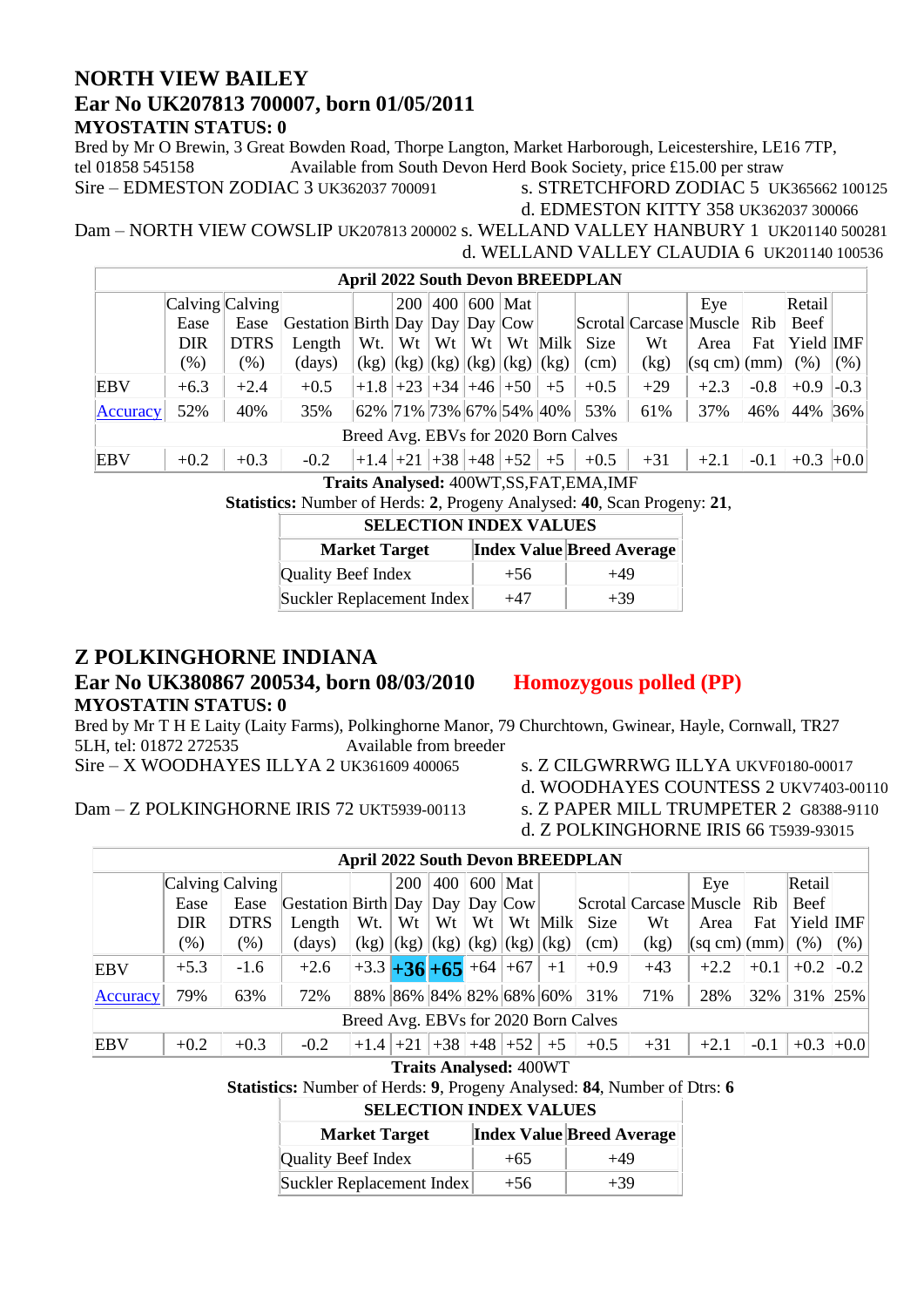#### **AI RUFFORD SAS JAMBO Ear No UK165390 400166, born 23/01/2010 MYOSTATIN STATUS: 0**

Bred by R W BOSTELMANN, RUFFORD, OFFLEY HAY, ECCLESHALL, STAFFS, ST21 6HJ, tel: 01785 850575 Available from breeder

Sire – EDMESTON HOMER 1 UKV2745-00610 s. ERME JAFFA V2167-9302

d. EDMESTON HILDA 257 V2745-9492<br>s. RUFFORD SAS RED UK165390 600021

Dam - Z RUFFORD SAS CLOVER 18 UK165390 200129

d. Z RUFFORD SAS CLOVER 11 UK165390 600049

|            | <b>April 2022 South Devon BREEDPLAN</b> |             |                                                                               |                                |            |     |                                                  |           |         |        |                            |             |        |             |          |
|------------|-----------------------------------------|-------------|-------------------------------------------------------------------------------|--------------------------------|------------|-----|--------------------------------------------------|-----------|---------|--------|----------------------------|-------------|--------|-------------|----------|
|            | Calving Calving                         |             |                                                                               |                                | <b>200</b> | 400 |                                                  | $600$ Mat |         |        |                            | Eye         |        | Retail      |          |
|            | Ease                                    | Ease        | $\left Gestation\right Birth\right Day\left Day\right Cow\right $             |                                |            |     |                                                  |           |         |        | Scrotal Carcase Muscle Rib |             |        | Beef        |          |
|            | DIR                                     | <b>DTRS</b> | Length                                                                        | Wt.                            | Wt         | Wt  | Wt                                               |           | Wt Milk | Size   | Wt                         | Area        | Fat    | Yield IMF   |          |
|            | (%)                                     | $(\% )$     | $\frac{days}{9}$                                                              |                                |            |     | $(kg)$ $(kg)$ $(kg)$ $(kg)$ $(kg)$ $(kg)$ $(kg)$ |           |         | (cm)   | (kg)                       | (sq cm)(mm) |        | (% )        | (% )     |
| EBV        | $-6.9$                                  | $-1.4$      | $+0.6$                                                                        | $+5.1$ $+47$ $+77$ $+98$ $+95$ |            |     |                                                  |           | $+1$    | $+0.8$ | $+54$                      | $+3.0$      | $-1.1$ | $+1.6$      | $-0.3$   |
| Accuracy   | 78%                                     | 66%         | 85%                                                                           | 87% 86% 86% 84% 73% 59%        |            |     |                                                  |           |         | 72%    | 75%                        | 54%         | 71%    | 67%         | $ 63\% $ |
|            | Breed Avg. EBVs for 2020 Born Calves    |             |                                                                               |                                |            |     |                                                  |           |         |        |                            |             |        |             |          |
| <b>EBV</b> | $+0.2$                                  | $+0.3$      | $-0.2$                                                                        | $+1.4$ +21 +38 +48 +52         |            |     |                                                  |           | $+5$    | $+0.5$ | $+31$                      | $+2.1$      | $-0.1$ | $+0.3$ +0.0 |          |
|            |                                         |             | $\mathbf{T}21.$ A $11.$ Of DWT $200W$ TC-2) $400WW$ (-2) $200WW$ (-2) $0.00W$ |                                |            |     |                                                  |           |         |        |                            |             |        |             |          |

**Traits Analysed:** GL,BWT,200WT(x2),400WT(x2),600WT(x2),SS,FAT,EMA,IMF **Statistics:** Number of Herds: **14**, Progeny Analysed: **79**, Scan Progeny: **38**, Number of Dtrs: **10**

| <b>SELECTION INDEX VALUES</b>                            |        |       |  |  |  |  |  |  |  |  |  |
|----------------------------------------------------------|--------|-------|--|--|--|--|--|--|--|--|--|
| <b>Index Value Breed Average</b><br><b>Market Target</b> |        |       |  |  |  |  |  |  |  |  |  |
| <b>Quality Beef Index</b>                                | $+100$ | $+49$ |  |  |  |  |  |  |  |  |  |
| Suckler Replacement Index                                | $+62$  | $+39$ |  |  |  |  |  |  |  |  |  |

## **TORR DOWN MARVEL 3**

Dam – TORR DOWN PRIMROSE VHPU446

#### **VHPB633, born 22/05/2006 Homozygous polled (PP)**

**MYOSTATIN STATUS: 0**

Bred by MR J H W HARVEY, PO BOX 23, 29 CRANNEYS LANE, TRENTHAM 3458, VICTORIA, AUSTRALIA

Available from Mr R R B Harvey, Sexton Farm, Ermington, Ivybridge, Devon, PL21 9NY Sire – TORR DOWN MAESTRO 2 VHPU450 s. TORR DOWN MINISTRAL VHPP286

d. BERRINGAR NATALIERAY 1 (AI) GGPL8<br>s. TORR DOWN HERO 2 VHPR342

| <b>April 2022 South Devon BREEDPLAN</b> |                                      |             |                                                                                                                                                                                                          |                                            |            |     |    |           |         |        |                            |                    |        |             |      |
|-----------------------------------------|--------------------------------------|-------------|----------------------------------------------------------------------------------------------------------------------------------------------------------------------------------------------------------|--------------------------------------------|------------|-----|----|-----------|---------|--------|----------------------------|--------------------|--------|-------------|------|
|                                         | Calving Calving                      |             |                                                                                                                                                                                                          |                                            | 200        | 400 |    | 600   Mat |         |        |                            | Eye                |        | Retail      |      |
|                                         | Ease                                 | Ease        | Gestation Birth Day Day Day Cow                                                                                                                                                                          |                                            |            |     |    |           |         |        | Scrotal Carcase Muscle Rib |                    |        | Beef        |      |
|                                         | <b>DIR</b>                           | <b>DTRS</b> | Length                                                                                                                                                                                                   |                                            | $Wt.$   Wt | Wt  | Wt |           | Wt Milk | Size   | Wt                         | Area               | Fat    | Yield IMF   |      |
|                                         | $(\%)$                               | $(\% )$     | (days)                                                                                                                                                                                                   | $(x g)$ $(kg)$ $(kg)$ $(kg)$ $(kg)$ $(kg)$ |            |     |    |           |         | (cm)   | (kg)                       | (sq cm) (mm)  (% ) |        |             | (% ) |
| EBV                                     | $-3.6$                               | $+0.4$      | $-5.4$                                                                                                                                                                                                   | $+0.1$ +15 +42 +54 +19                     |            |     |    |           | $+5$    | $+1.0$ | $+28$                      | $+2.6$             | 0.0    | $+0.5$ +0.4 |      |
| Accuracy                                | 80%                                  | 60%         | 81%                                                                                                                                                                                                      | 89%  82%  81%  80%  66%  49%               |            |     |    |           |         | 51%    | 64%                        | 30%                | 45%    | 41% 37%     |      |
|                                         | Breed Avg. EBVs for 2020 Born Calves |             |                                                                                                                                                                                                          |                                            |            |     |    |           |         |        |                            |                    |        |             |      |
| <b>EBV</b>                              | $+0.2$                               | $+0.3$      | $-0.2$                                                                                                                                                                                                   | $+1.4$ +21 +38 +48 +52                     |            |     |    |           | $+5$    | $+0.5$ | $+31$                      | $+2.1$             | $-0.1$ | $+0.3$ +0.0 |      |
|                                         |                                      |             | $\mathcal{O}_{\mathcal{A}}$ of $\mathcal{A}_{\mathcal{A}}$ is the set of Heads, $\mathcal{A}_{\mathcal{A}}$ Decrees Assets of $\mathcal{A}_{\mathcal{A}}$ Decrees Decrees of $\mathcal{A}_{\mathcal{A}}$ |                                            |            |     |    |           |         |        |                            |                    |        |             |      |

**Statistics:** Number of Herds: **10**, Progeny Analysed: **80**, Scan Progeny: **6**, Number of Dtrs: **9**

| <b>SELECTION INDEX VALUES</b> |       |                                  |  |  |  |  |  |  |  |  |  |  |
|-------------------------------|-------|----------------------------------|--|--|--|--|--|--|--|--|--|--|
| <b>Market Target</b>          |       | <b>Index Value Breed Average</b> |  |  |  |  |  |  |  |  |  |  |
| Quality Beef Index            | $+54$ | +49                              |  |  |  |  |  |  |  |  |  |  |
| Suckler Replacement Index     | $+37$ | $+39$                            |  |  |  |  |  |  |  |  |  |  |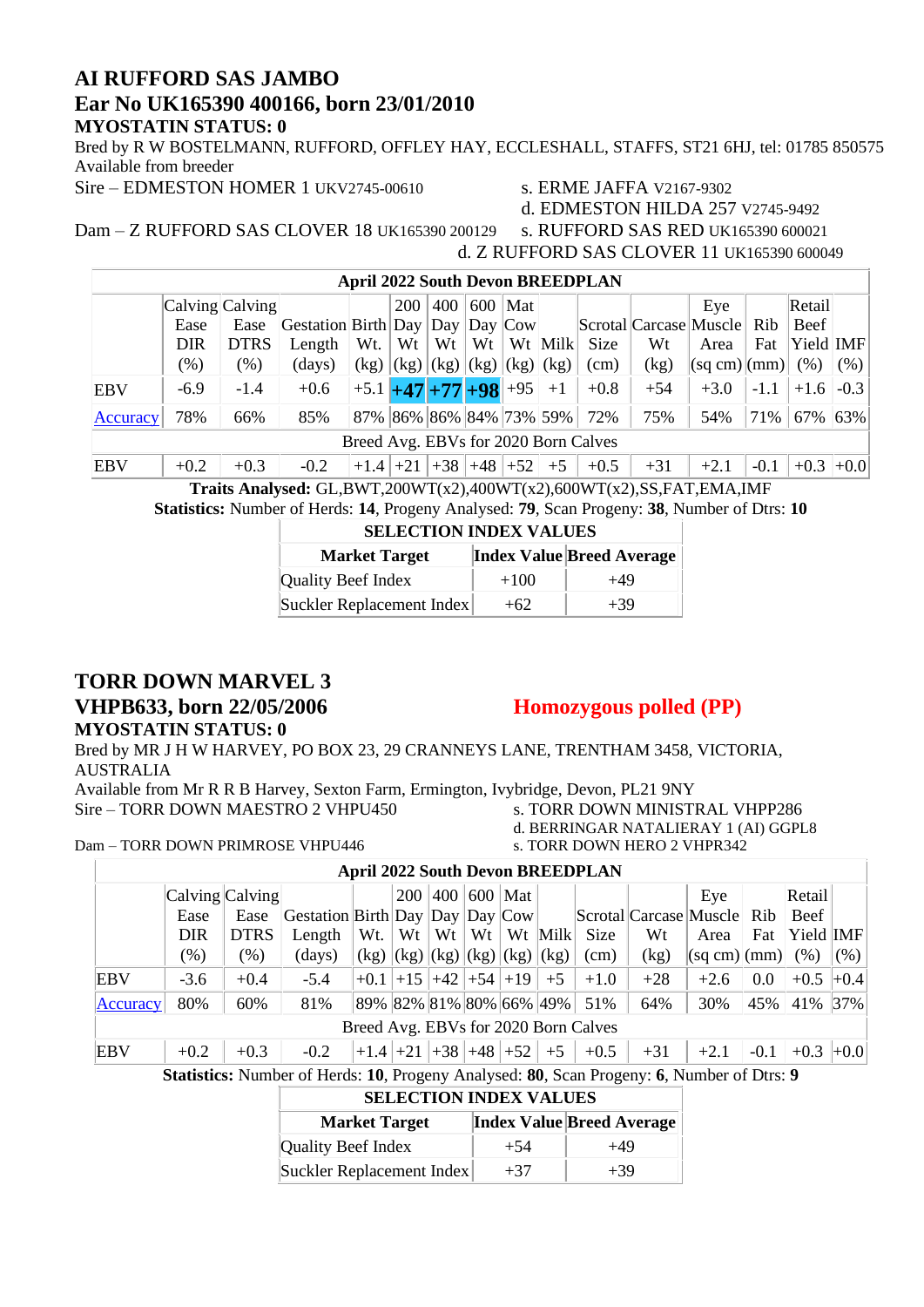#### **TREWINT MAGNETTO 3 SOCIETY PROVEN BULL (for new breeders)**

#### **UK383029 700726, born 18/02/2009**

**MYOSTATIN STATUS: 0**

Bred by P S & A P ROWE, TREWINT, MENHENIOT, LISKEARD, CORNWALL, PL14 3RE Available from South Devon Herd Book Society Price £15.00 per straw Sire – TREWINT MAGNETTO UK383029 300316 s. TREWINT MAGNET 1 UK383029 200049

d. TREWINT BUTTERCUP 189 UK383029 700103

Dam – TREWINT JILL 301 UKT1580-00338 s. SEXTON BARON 28 V3451-9408

d. TREWINT JILL 274 UK51580-00135

|          | <b>April 2022 South Devon BREEDPLAN</b> |             |                                   |                            |              |         |    |                                           |         |        |                            |                                      |        |             |        |
|----------|-----------------------------------------|-------------|-----------------------------------|----------------------------|--------------|---------|----|-------------------------------------------|---------|--------|----------------------------|--------------------------------------|--------|-------------|--------|
|          | Calving Calving                         |             |                                   |                            |              | 200 400 |    | 600   Mat                                 |         |        |                            | Eye                                  |        | Retail      |        |
|          | Ease                                    | Ease        | Gestation Birth Day Day Day $Cow$ |                            |              |         |    |                                           |         |        | Scrotal Carcase Muscle Rib |                                      |        | Beef        |        |
|          | <b>DIR</b>                              | <b>DTRS</b> | Length                            |                            | $Wt.$   $Wt$ | Wt      | Wt |                                           | Wt Milk | Size   | Wt                         | Area                                 | Fat    | Yield IMF   |        |
|          | $(\%)$                                  | $(\%)$      | (days)                            |                            |              |         |    | $(kg)$ $(kg)$ $(kg)$ $(kg)$ $(kg)$ $(kg)$ |         | (cm)   | (kg)                       | $\vert$ (sq cm) $\vert$ (mm) $\vert$ |        | (% )        | (% )   |
| EBV      | $-3.8$                                  | $+1.1$      | $+0.4$                            | $+0.9$ +16 +35 +45 +22 +11 |              |         |    |                                           |         | $+0.3$ | $+31$                      | $+2.8$                               | $-0.1$ | $+0.9$      | $-0.2$ |
| Accuracy | 77%                                     | 65%         | 68%                               | 87% 92% 92% 92% 86% 79%    |              |         |    |                                           |         | 36%    | 83%                        | 35%                                  | 43%    | 41% 25%     |        |
|          | Breed Avg. EBVs for 2020 Born Calves    |             |                                   |                            |              |         |    |                                           |         |        |                            |                                      |        |             |        |
| EBV      | $+0.2$                                  | $+0.3$      | $-0.2$                            | $+1.4$ +21 +38 +48 +52     |              |         |    |                                           | $+5$    | $+0.5$ | $+31$                      | $+2.1$                               | $-0.1$ | $+0.3$ +0.0 |        |

#### **Traits Analysed:** 400WT,600WT

**Statistics:** Number of Herds: **4**, Progeny Analysed: **123**, Number of Dtrs: **31**

| <b>SELECTION INDEX VALUES</b> |       |                                  |  |  |  |  |  |  |  |  |  |
|-------------------------------|-------|----------------------------------|--|--|--|--|--|--|--|--|--|
| <b>Market Target</b>          |       | <b>Index Value Breed Average</b> |  |  |  |  |  |  |  |  |  |
| Quality Beef Index            | $+49$ | $+49$                            |  |  |  |  |  |  |  |  |  |
| Suckler Replacement Index     | $+32$ | $+39$                            |  |  |  |  |  |  |  |  |  |

#### **WELLAND VALLEY CRUSADER 5**

#### **Ear No UK201140 201132, born 14/07/2008**

#### **MYOSTATIN STATUS: 0**

Bred by M E & T E BROOME, MANOR FARM, THORPE LANGTON, MARKET HARBOROUGH, LEICS, LE16 7TS Available from G W J & L F Pluess, Trevoulter Barton, Poundstock, Bude, Cornwall, EX23 0DH, tel 01288 361368 Royalty: £30 + VAT

Sire – WELLAND VALLEY CRUSADER UK201140 600751 s. WELLAND VALLEY EXPLORER 3 UK201140

500330

d. WELLAND VALLEY ETHEL 2 UK201140 300181

Dam – WELLAND VALLEY GEMMA 1 UK201140 200712 s. WELLAND VALLEY HANBURY 1 UK201140 500281

d. WELLAND VALLEY GEM 1 UK201140 200712

|  | <b>April 2022 South Devon BREEDPLAN</b> |
|--|-----------------------------------------|

|                                      | $Calving$ Calving |             |                                                                                                               |                                           |    |    |  | 200   400   600   Mat |                    |        |                            | Eve         |        | Retail    |        |
|--------------------------------------|-------------------|-------------|---------------------------------------------------------------------------------------------------------------|-------------------------------------------|----|----|--|-----------------------|--------------------|--------|----------------------------|-------------|--------|-----------|--------|
|                                      | Ease              | Ease        | $\left  \text{Gestation} \right  \text{Birth} \left  \text{Day} \right  \text{Day} \left  \text{Cow} \right $ |                                           |    |    |  |                       |                    |        | Scrotal Carcase Muscle Rib |             |        | Beef      |        |
|                                      | <b>DIR</b>        | <b>DTRS</b> | Length                                                                                                        | Wt.                                       | Wt | Wt |  |                       | $Wt$   $Wt$   Milk | Size   | Wt                         | Area        | Fat    | Yield IMF |        |
|                                      | $(\% )$           | $(\%)$      | (days)                                                                                                        | $(kg)$ $(kg)$ $(kg)$ $(kg)$ $(kg)$ $(kg)$ |    |    |  |                       |                    | (cm)   | (kg)                       | (sq cm)(mm) |        | (% )      | (% )   |
| <b>EBV</b>                           | $+2.3$            | $-0.4$      | $-1.9$                                                                                                        | $+2.6$ +30 +50 +68 +78                    |    |    |  |                       | $+9$               | $+0.4$ | $+36$                      | $+2.4$      | $-0.6$ | $+0.7$    | $-0.2$ |
| Accuracy                             | 84%               | 72%         | 84%                                                                                                           | 90%  83%  81%  81%  69%  54%              |    |    |  |                       |                    | 43%    | 68%                        | 31%         | 38%    | 36% 29%   |        |
| Breed Avg. EBVs for 2020 Born Calves |                   |             |                                                                                                               |                                           |    |    |  |                       |                    |        |                            |             |        |           |        |
| <b>EBV</b>                           | $+0.2$            | $+0.3$      | $-0.2$                                                                                                        | $+1.4$ +21 +38 +48 +52                    |    |    |  |                       | $+5$               | $+0.5$ | $+31$                      | $+2.1$      | $-0.1$ | $+0.3$    | $+0.0$ |

**Traits Analysed:** CE,400WT(x2),600WT

**Statistics:** Number of Herds: **6**, Progeny Analysed: **68**, Number of Dtrs: **5**

| <b>Market Target</b>      |       | <b>Index Value Breed Average</b> |
|---------------------------|-------|----------------------------------|
| Quality Beef Index        | $+72$ | $+49$                            |
| Suckler Replacement Index | $+53$ | $+39$                            |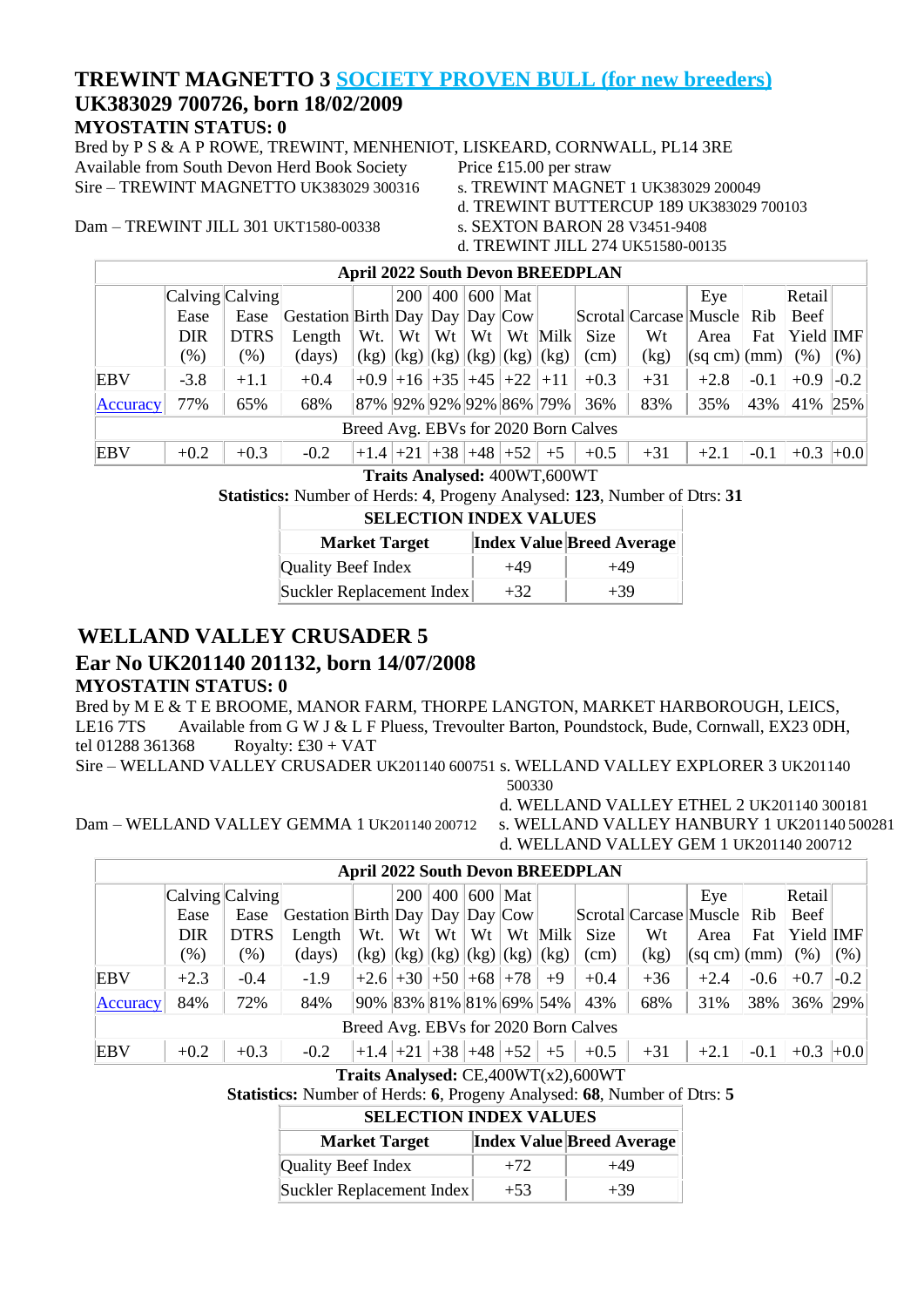#### **WELLAND VALLEY DYNAMIC 6 SOCIETY PROVEN BULL (for new**

#### **breeders) Ear No UK201140 501044, born 24/03/2008**

#### **MYOSTATIN STATUS: 0**

Bred by M E & T E BROOME, MANOR FARM, THORPE LANGTON, MARKET HARBOROUGH, LEICS, LE16<br>7TS Available from South Devon Herd Book Society Price £15.00 per straw 7TS Available from South Devon Herd Book Society<br>
Sire – STRETCHFORD DYNAMIC 3 UK365662 70236 s. GROVE DRUSUS 7 UK321568 400119

Sire – STRETCHFORD DYNAMIC 3 UK365662 70236

- 
- 

d. STRETCHFORD VALERIE 137 UK365662 600011

Dam – WELLAND VALLEY DOWNEY 7 UK201140 100284 s. EDMESTON HOMER 5 UKV2745-00648

d. ROSKYMER DOWNY 95 TE771-9339

|                                      | <b>April 2022 South Devon BREEDPLAN</b> |             |                                   |                              |            |     |    |                                           |         |        |       |                                    |        |           |        |
|--------------------------------------|-----------------------------------------|-------------|-----------------------------------|------------------------------|------------|-----|----|-------------------------------------------|---------|--------|-------|------------------------------------|--------|-----------|--------|
|                                      | Calving Calving                         |             |                                   |                              | <b>200</b> | 400 |    | $600$ Mat                                 |         |        |       | Eye                                |        | Retail    |        |
|                                      | Ease                                    | Ease        | Gestation Birth Day Day Day $Cow$ |                              |            |     |    |                                           |         |        |       | Scrotal Carcase Muscle Rib         |        | Beef      |        |
|                                      | DIR                                     | <b>DTRS</b> | Length                            | Wt.                          | Wt         | Wt  | Wt |                                           | Wt Milk | Size   | Wt    | Area                               | Fat    | Yield IMF |        |
|                                      | $(\%)$                                  | $(\% )$     | $\frac{days}{9}$                  |                              |            |     |    | $(kg)$ $(kg)$ $(kg)$ $(kg)$ $(kg)$ $(kg)$ |         | (cm)   | (kg)  | $ \text{(sq cm)} $ $ \text{(mm)} $ |        | (% )      | (% )   |
| EBV                                  | $+1.8$                                  | $-4.9$      | $+3.5$                            | $+3.1$ +24 +56 +54 +47       |            |     |    |                                           | $+2$    | $+0.8$ | $+43$ | $+4.6$                             | $-0.1$ | $+1.6$    | $-0.3$ |
| Accuracy                             | 86%                                     | 75%         | 87%                               | 90%  89%  90%  88%  79%  76% |            |     |    |                                           |         | 67%    | 81%   | 57%                                | 73%    | 69%       | 65%    |
| Breed Avg. EBVs for 2020 Born Calves |                                         |             |                                   |                              |            |     |    |                                           |         |        |       |                                    |        |           |        |
| EBV                                  | $+0.2$                                  | $+0.3$      | $-0.2$                            | $+1.4$ +21 +38 +48 +52       |            |     |    |                                           | $+5$    | $+0.5$ | $+31$ | $+2.1$                             | $-0.1$ | $+0.3$    | $+0.0$ |

**Traits Analysed:** CE,200WT,400WT

**Statistics:** Number of Herds: **7**, Progeny Analysed: **157**, Scan Progeny: **73**, Number of Dtrs: **20**

| <b>Market Target</b>      |       | <b>Index Value Breed Average</b> |
|---------------------------|-------|----------------------------------|
| Quality Beef Index        | $+69$ | $+49$                            |
| Suckler Replacement Index | $+46$ | $+39$                            |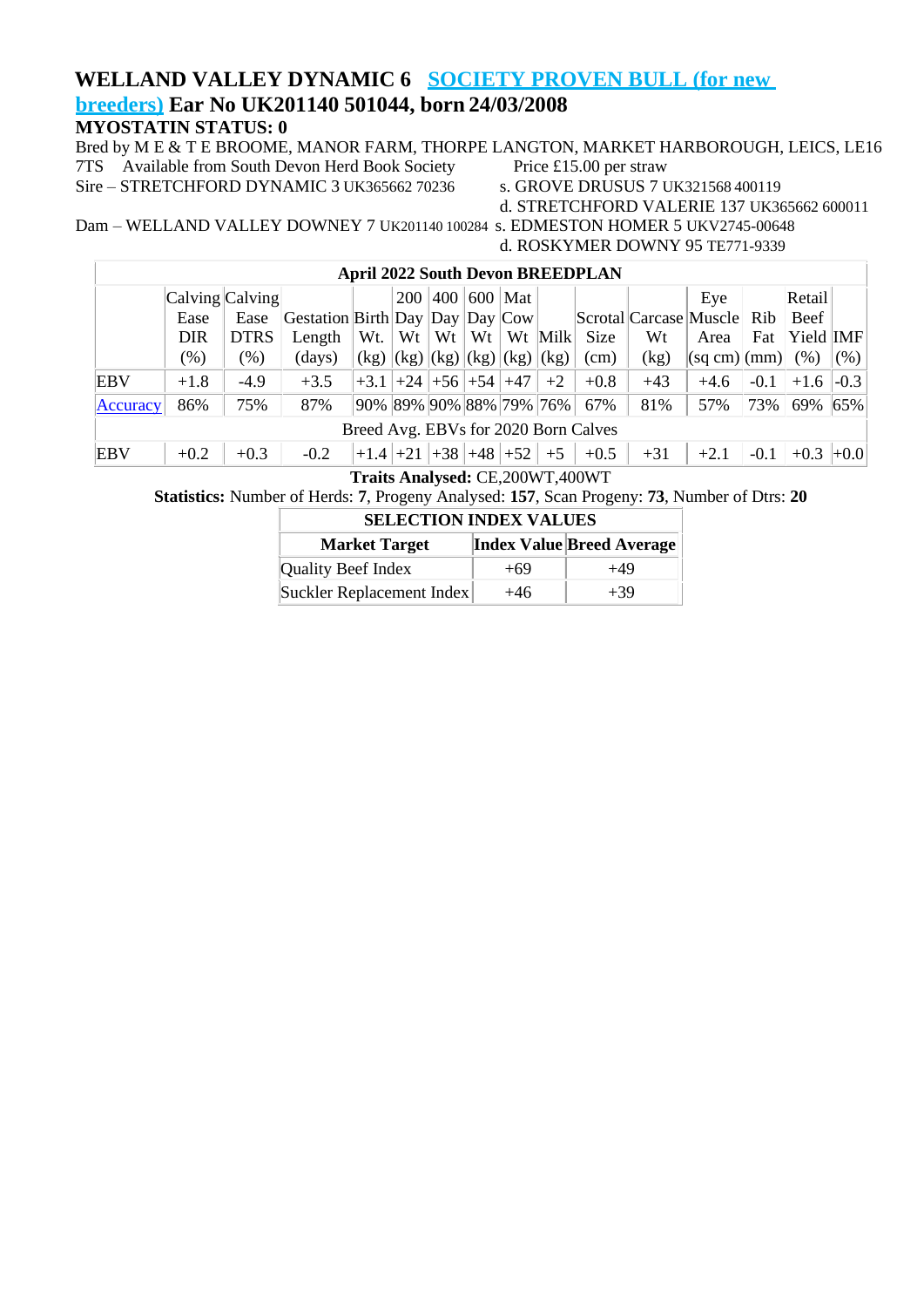# **Section Three**

# **Selected for dairy crossing**

#### **Z COLCHARTON JASPER 5 Ear No UK366631 700935, born 28/04/2013 Heterozygous polled (HP) MYOSTATIN STATUS: 0**

Bred by R J & C J EDWARDS, COLCHARTON FARM, GULWORTHY, TAVISTOCK, DEVON, PL19 8HU Available from South Devon Herd Book Society Price on application Sire – RIDGEMERE JASPER UK200845 700092 s. TREVOWAH JOE LOUIS 11 T7188-512

- 
- d. RUFFORD SAS SNOWFLAKE 5 UK165390 600091
- 
- d. COLCHARTON TULIP 137 UK366631 600213

|                                      | <b>April 2022 South Devon BREEDPLAN</b> |             |                                 |                                           |            |     |     |                            |         |        |                            |                     |        |             |      |
|--------------------------------------|-----------------------------------------|-------------|---------------------------------|-------------------------------------------|------------|-----|-----|----------------------------|---------|--------|----------------------------|---------------------|--------|-------------|------|
|                                      | $\lfloor$ Calving $\lfloor$ Calving     |             |                                 |                                           | <b>200</b> | 400 | 600 | Mat                        |         |        |                            | Eye                 |        | Retail      |      |
|                                      | Ease                                    | Ease        | Gestation Birth Day Day Day Cow |                                           |            |     |     |                            |         |        | Scrotal Carcase Muscle Rib |                     |        | Beef        |      |
|                                      | <b>DIR</b>                              | <b>DTRS</b> | Length                          | Wt.                                       | Wt         | Wt  | Wt  |                            | Wt Milk | Size   | Wt                         | Area                | Fat    | Yield IMF   |      |
|                                      | $(\%)$                                  | $(\%)$      | (days)                          | $(kg)$ $(kg)$ $(kg)$ $(kg)$ $(kg)$ $(kg)$ |            |     |     |                            |         | (cm)   | (kg)                       | $ (sq cm)(mm) $ (%) |        |             | (% ) |
| <b>EBV</b>                           | 0.0                                     | $+0.1$      | $+0.6$                          | $+1.7$ +27 +45 +52 +56                    |            |     |     |                            | $+7$    | $+0.2$ | $+35$                      | $+2.1$              | $-0.2$ | $+0.4$      |      |
| Accuracy                             | 68%                                     | 51%         | 54%                             | 80% 73% 68% 67% 54% 54%                   |            |     |     |                            |         | 36%    | 55%                        | 25%                 | 28%    | 28%         |      |
| Breed Avg. EBVs for 2020 Born Calves |                                         |             |                                 |                                           |            |     |     |                            |         |        |                            |                     |        |             |      |
| <b>EBV</b>                           | $+0.2$                                  | $+0.3$      | $-0.2$                          | $+1.4$ +21 +38 +48 +52                    |            |     |     |                            | $+5$    | $+0.5$ | $+31$                      | $+2.1$              | $-0.1$ | $+0.3$ +0.0 |      |
|                                      |                                         |             |                                 |                                           |            |     |     | Troite Anglyced, DWT 200WT |         |        |                            |                     |        |             |      |

**Traits Analysed:** BWT,200WT **Statistics:** Number of Herds: **1**, Progeny Analysed: **45**,

| <b>SELECTION INDEX VALUES</b> |       |                                  |  |  |  |  |  |  |  |  |
|-------------------------------|-------|----------------------------------|--|--|--|--|--|--|--|--|
| <b>Market Target</b>          |       | <b>Index Value Breed Average</b> |  |  |  |  |  |  |  |  |
| Quality Beef Index            | $+53$ | +49                              |  |  |  |  |  |  |  |  |
| Suckler Replacement Index     | $+40$ | $+39$                            |  |  |  |  |  |  |  |  |

Dam – COLCHARTON TULIP 167 UK366631 500576 s. STRETCHFORD DYNAMIC 4 UK365662 700243